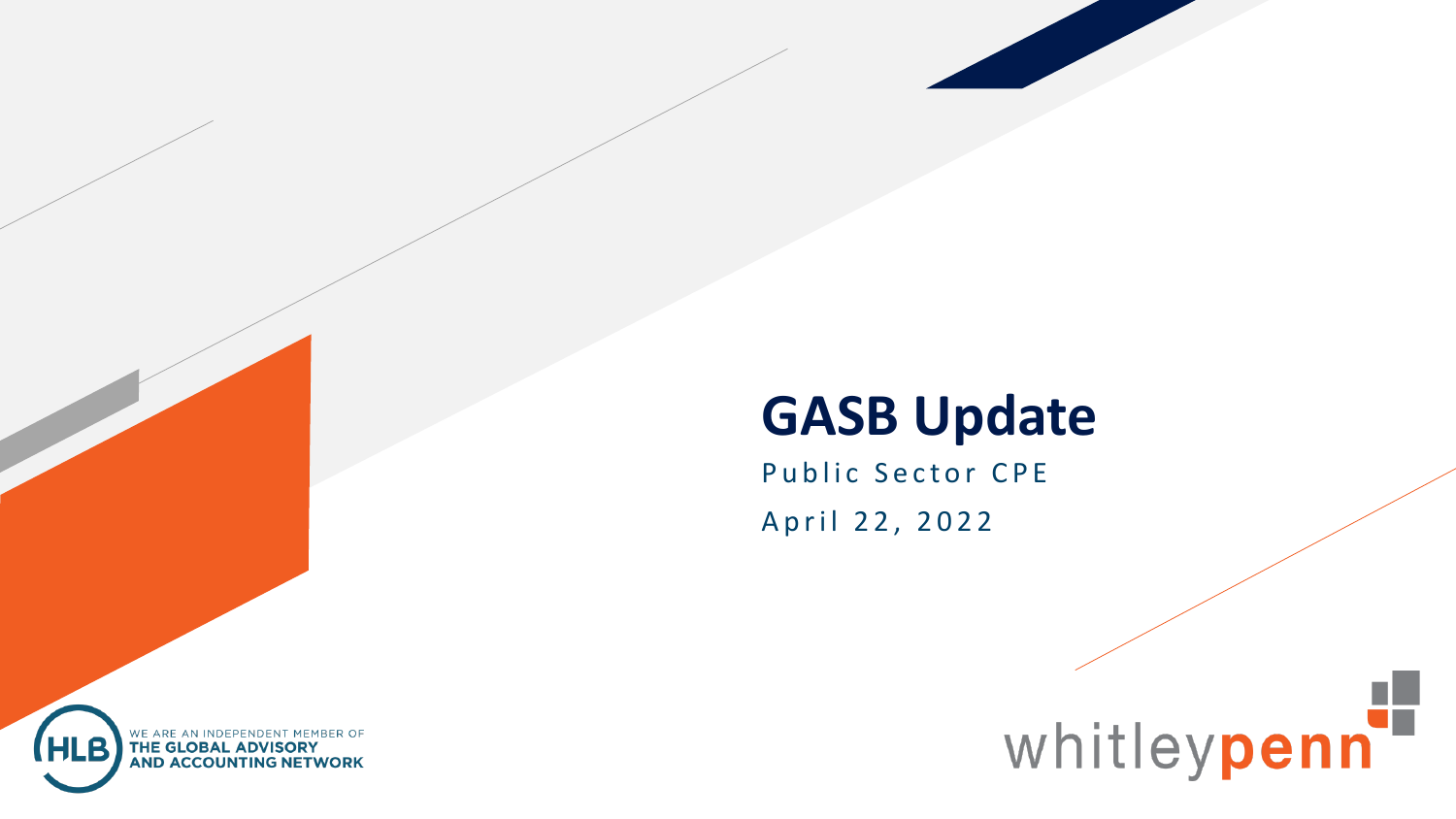# **Lupe Garcia, CPA**

- Partner
- 15 years of experience performing financial statement audits of local governments and performing single audits of federal and state programs
- Lupe.Garcia@whitleypenn.com
	- 713-386-1149 direct
- 832-573-6825 mobile

**THE GLOBAL AD AND ACCOUNTIL** 



2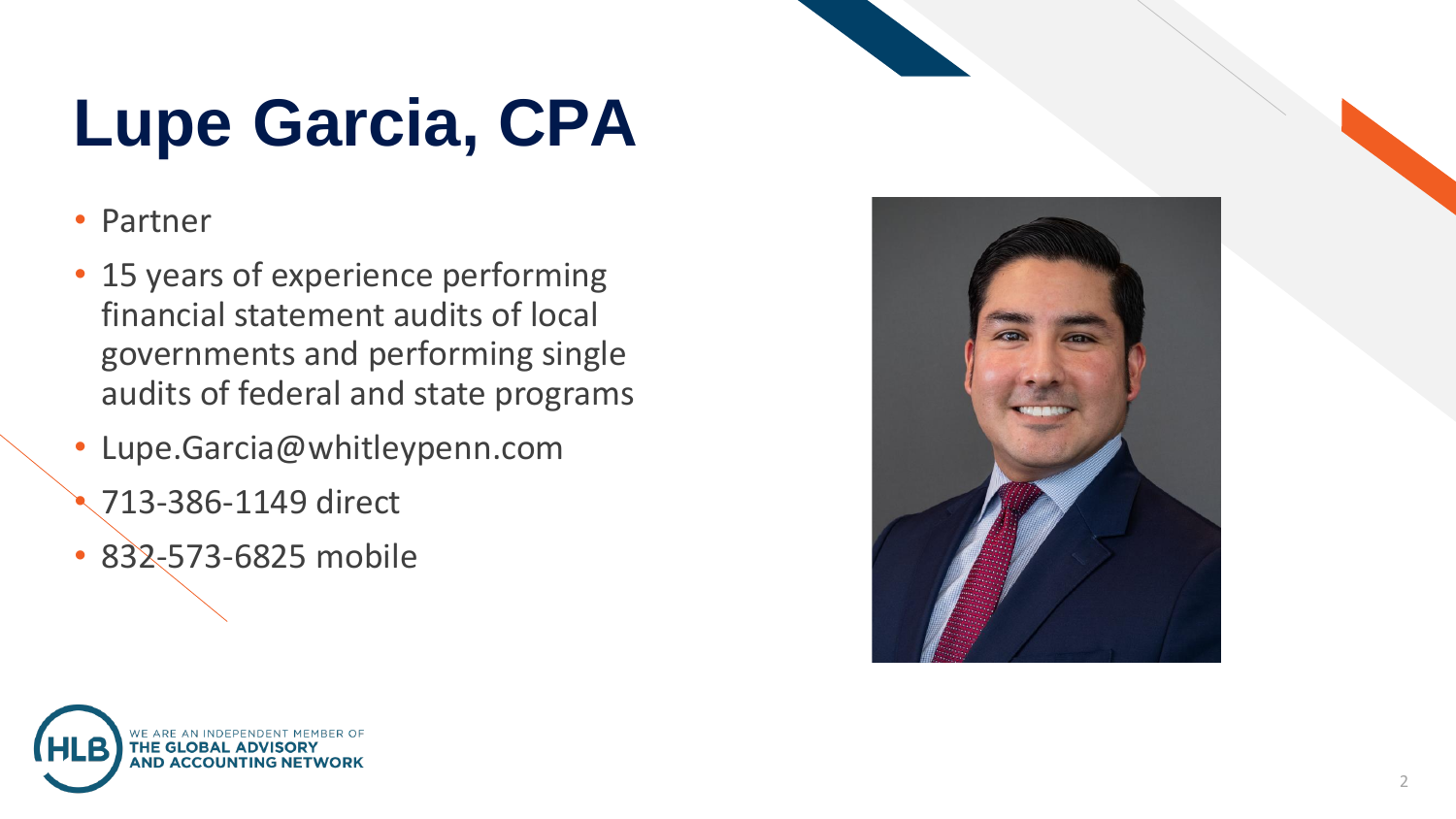

# **GASB Statements**

- Six GASB Statements issued in the first half of 2020
	- No. 92, *Omnibus 2020* (01/2020)
	- No. 93, *Replacement of Interbank Offered Rates* (03/2020)
	- No. 94, *Public-Private and Public-Public Partnerships and Availability Payment Arrangements* (03/2020)
	- No. 95, *Postponement of the Effective Dates of Certain Authoritative Guidance* (05/2020)
	- No. 96, *Subscription-Based Information Technology Arrangements* (05/2020)
	- No. 97, *Certain Component Unit Criteria, and Accounting and Financial Reporting for Internal Revenue Code Section 457 Deferred Compensation Plans* (06/2020)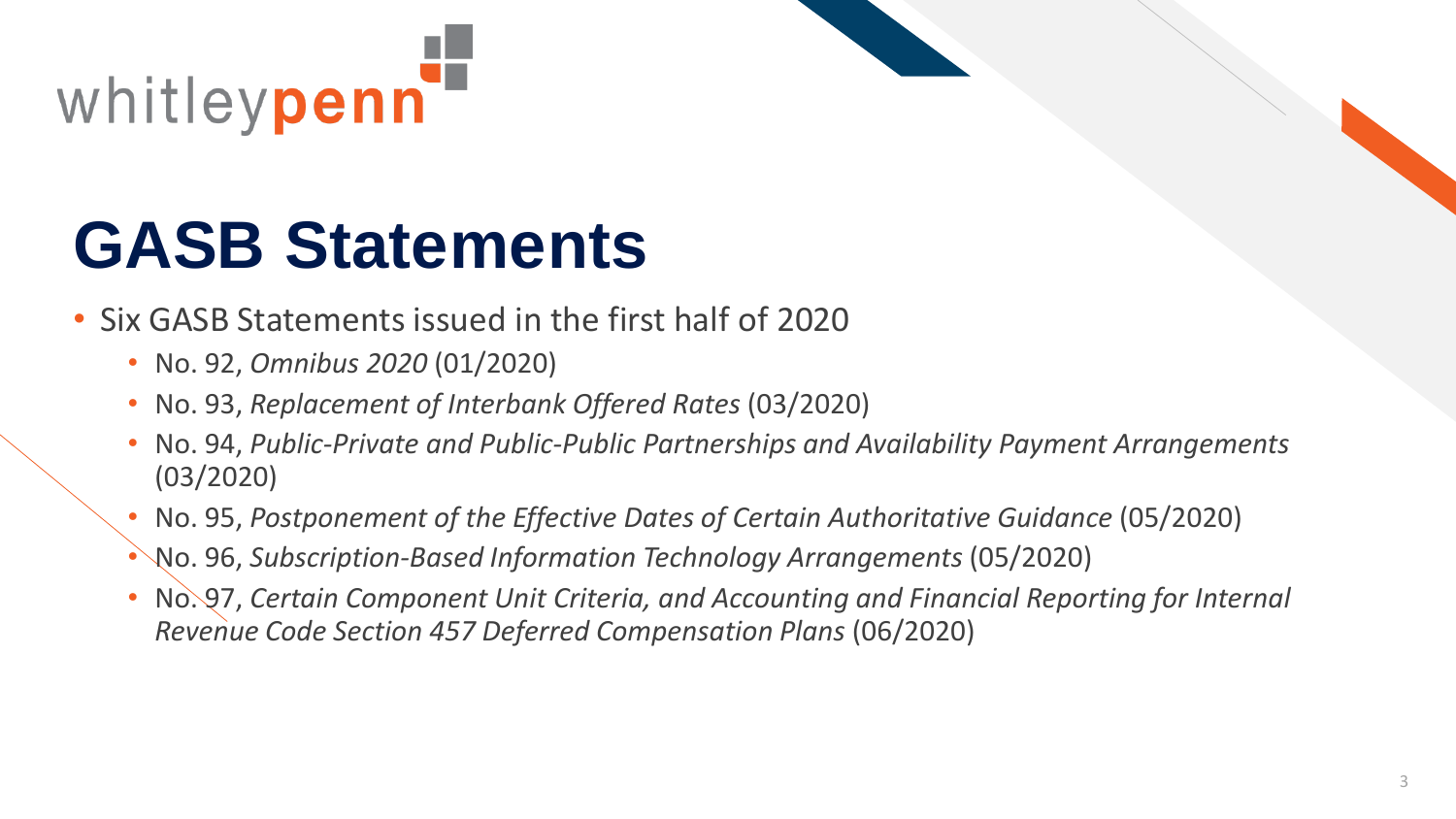

# **GASB Statements**

- One GASB Statement issued in 2021
	- No. 98, *The Annual Comprehensive Financial Report* (10/21)
- Effective for fiscal years beginning after June 15, 2021:
	- No. 87, *Leases*
	- No. 92, Omnibus 2020
		- Paragraphs 6-7 Intra-entity Transfers of Assets; DB Pension and OPEB Plans Not Administered through a Trust
		- Paragraphs 8, 9, and 12 Pension and OPEB reported as Fiduciary Activities and Nonrecurring Fair Value Measurements
		- Paragraph 10 Government Acquisitions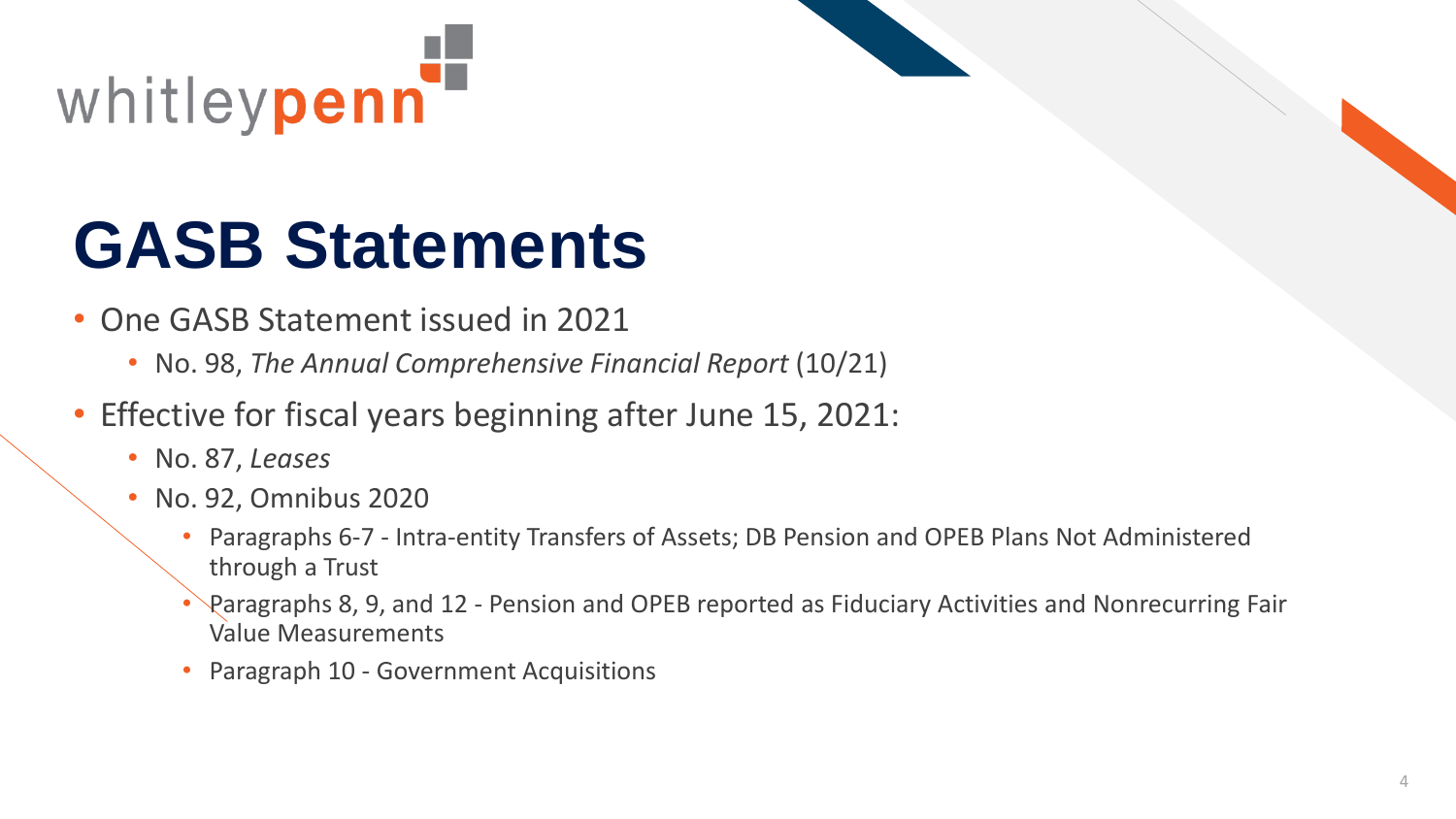

# **GASB Statements**

- Effective for fiscal years beginning after June 15, 2021:
	- No. 93, *Replacement of Interbank Offered Rates*
		- Paragraphs 13-14 Lease Modifications
	- No. 97, *Certain Component Unit Criteria, and Accounting and Financial Reporting for Internal Revenue Code Section 457 Deferred Compensation Plans*
- Effective for reporting periods beginning after December 15, 2021:
	- No. 91, *Conduit Debt Obligations*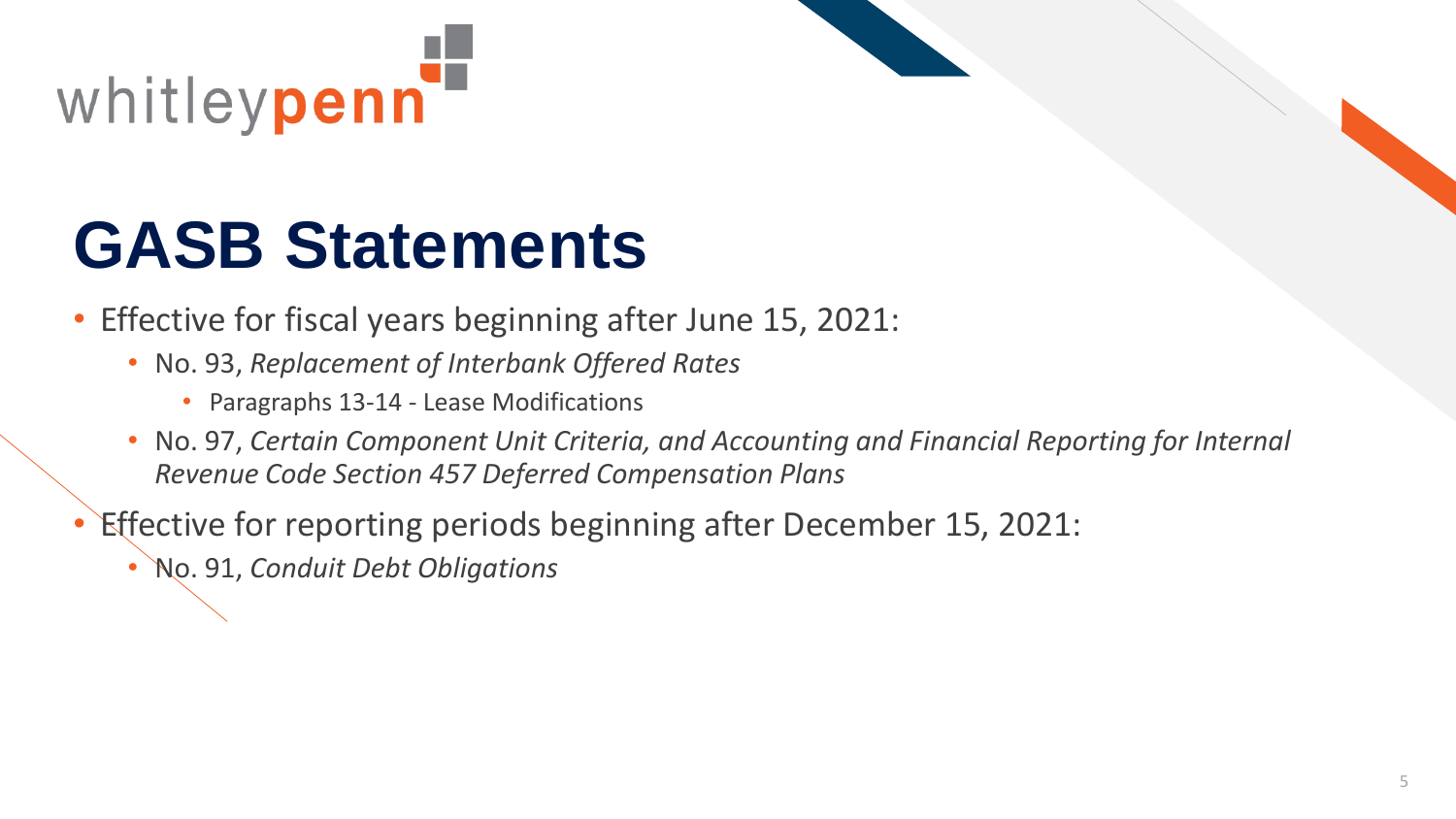

# **Current Projects**

- Conceptual Framework
	- Disclosures
	- Recognition
- Comprehensive Projects
	- Financial Reporting Model
	- Revenue and Expense Recognition
- Major Project
	- Going Concern Uncertainties and Severe Financial Stress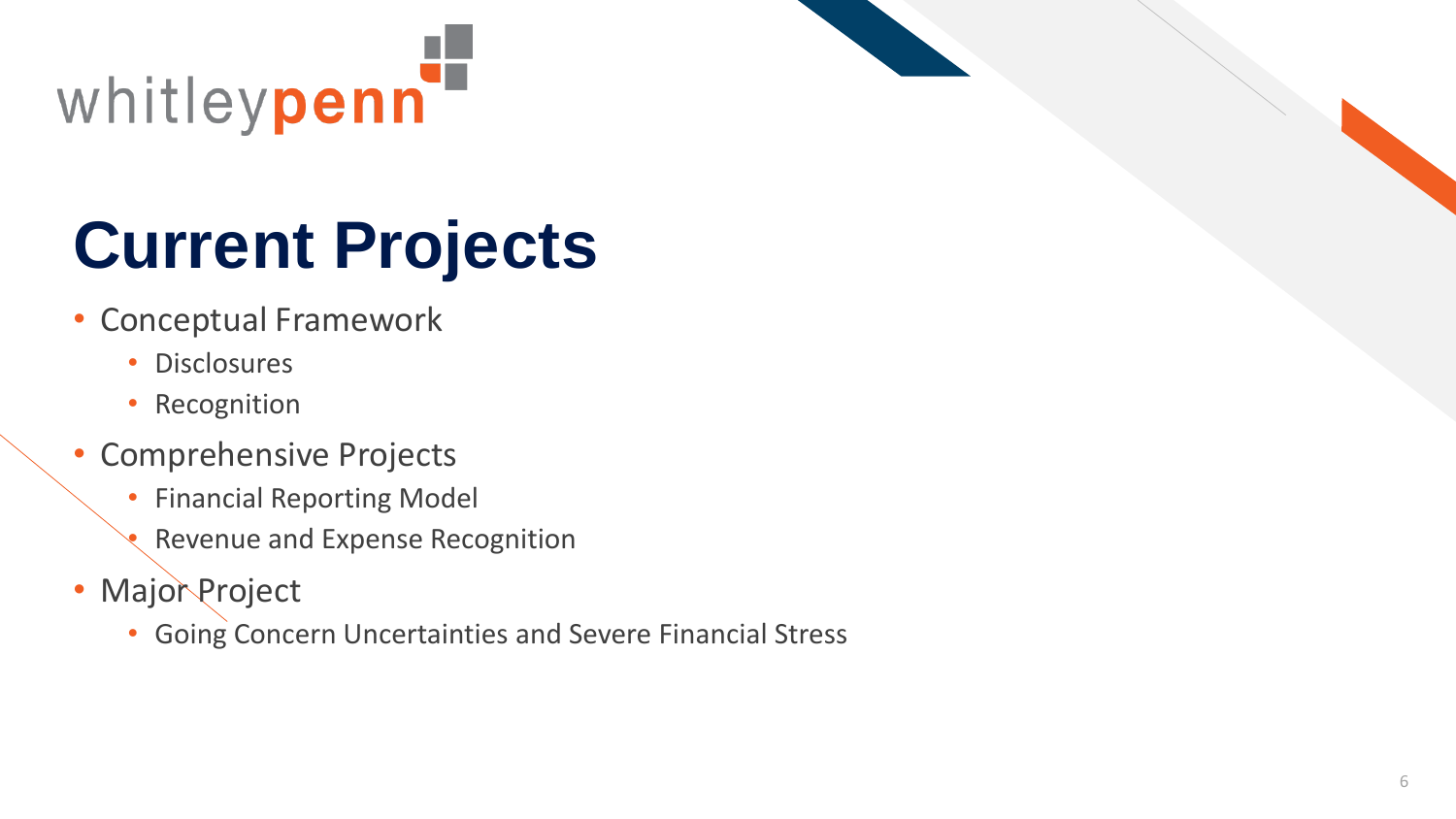

# **Current Projects**

- Practice Issues
	- Classification of Nonfinancial Assets
	- Compensated Absences Reexamination of Statement No. 16
	- Implementation Guidance 2022 Update
	- Omnibus
	- Prior-period Adjustments, Accounting Changes, and Error Corrections Reexamination of Statement No. 62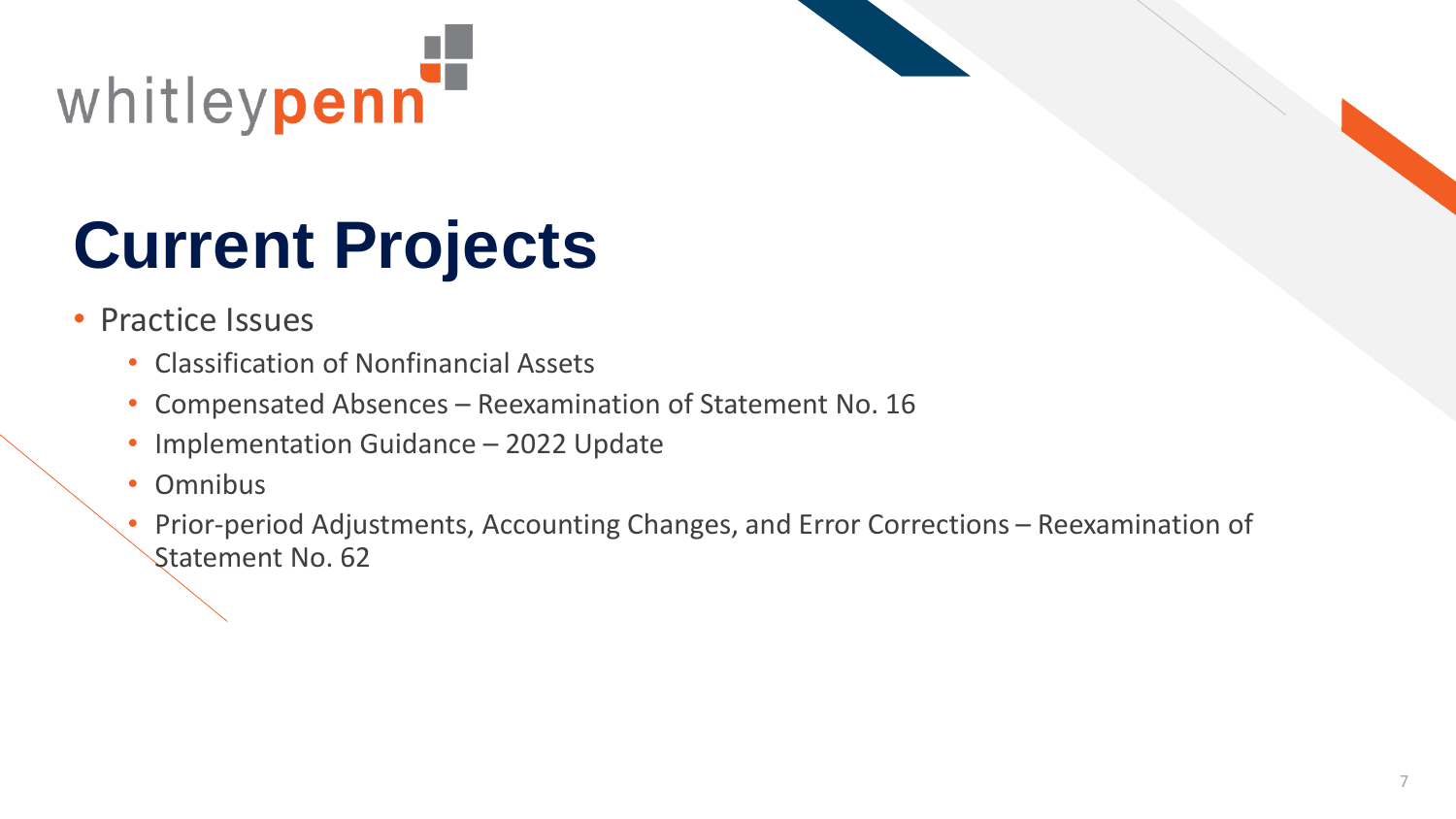

#### **"Government accountants procrastinating on GASB leases standard"**

*Accounting Today - April 1, 2022* 

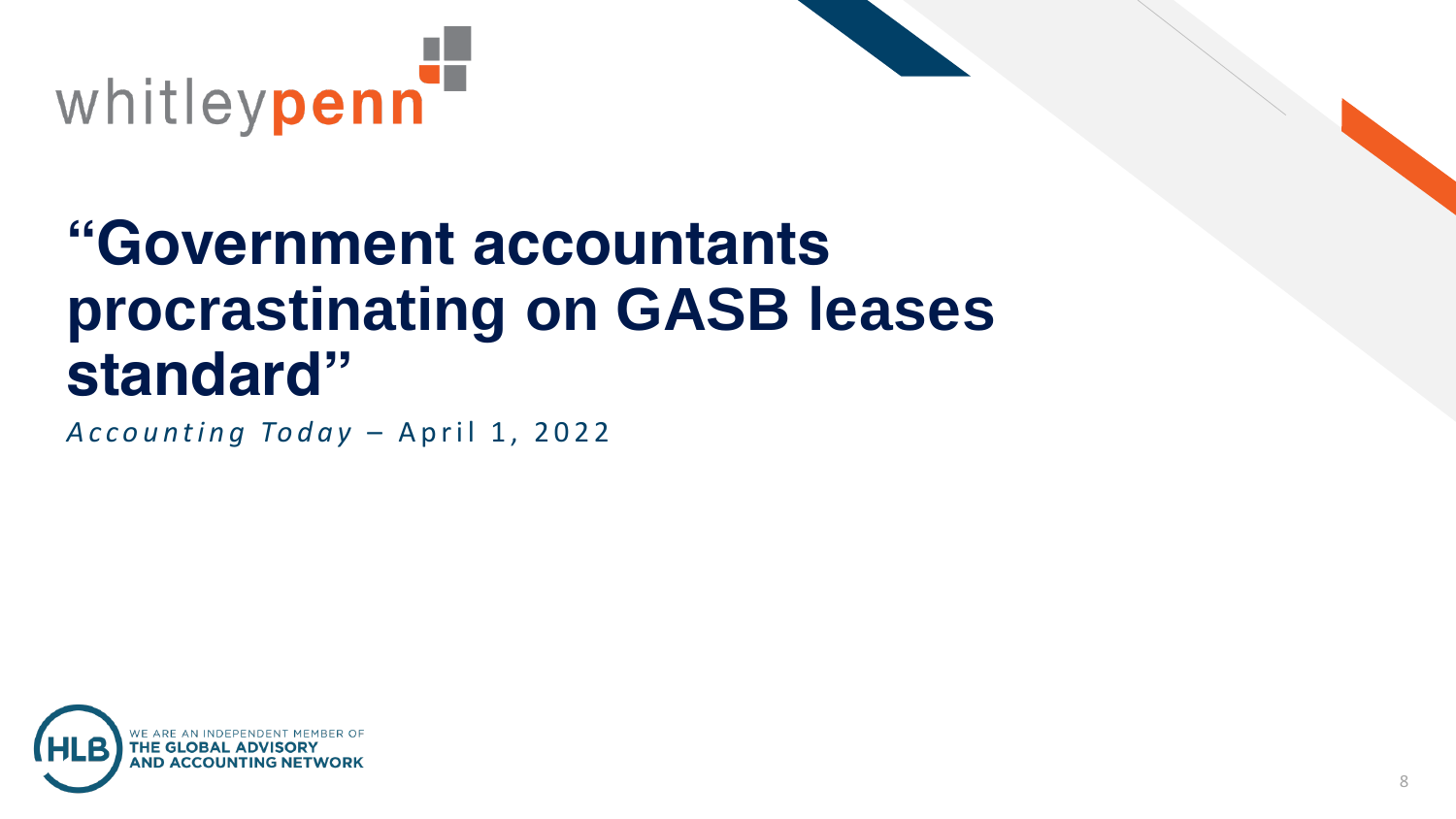## **Control**

A lease is defined as a contract that conveys control of the right to use another entity's nonfinancial asset for a period of time in an exchange or exchange-like transaction

- To determine whether a contract conveys control of the right to use the underlying asset, a government should assess whether it has both of the following:
	- The right to obtain the present service capacity from use of the underlying asset as specified in the contract
	- The right to determine the nature and manner of use of the underlying asset as specified in the contract

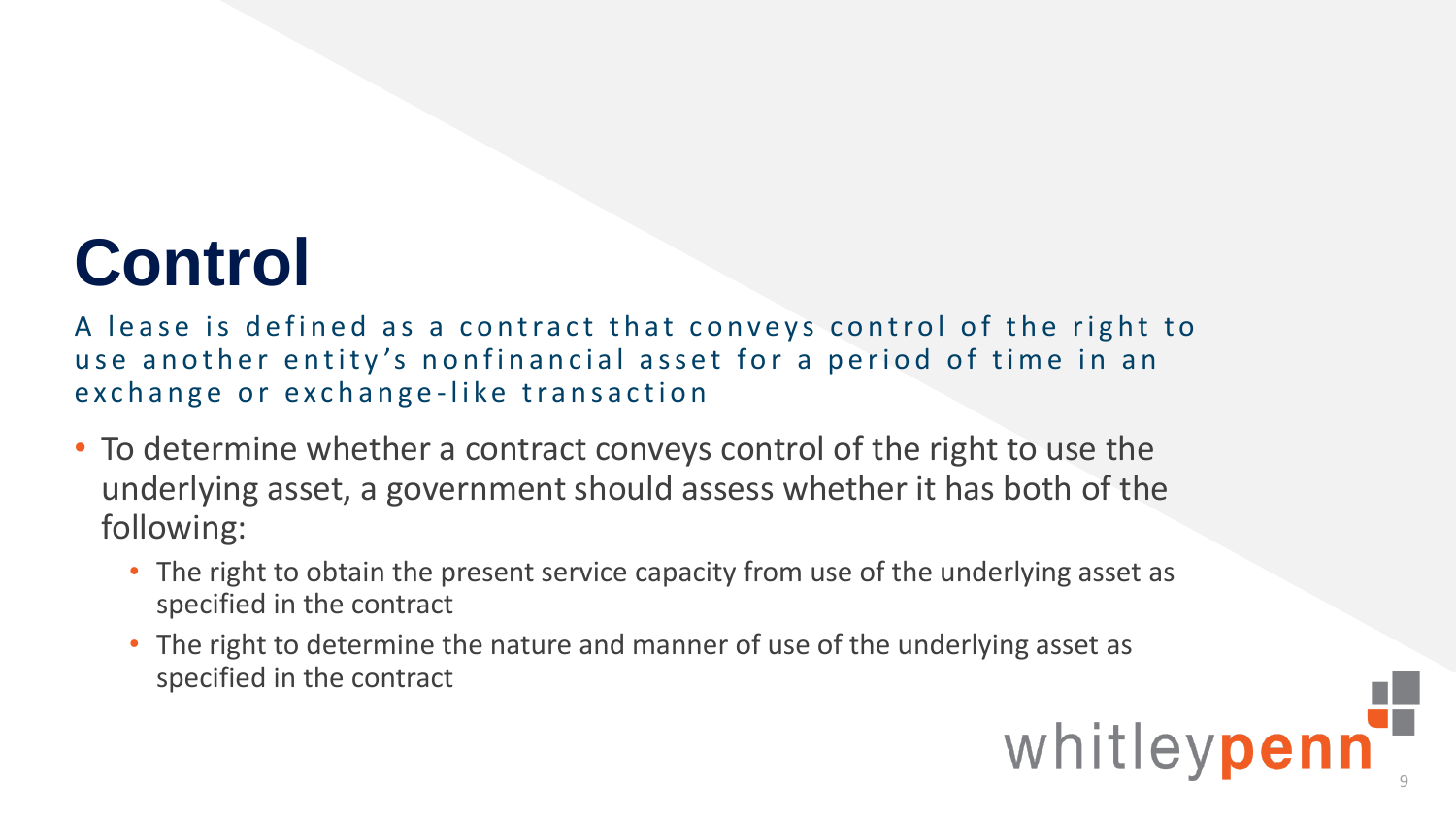## **Embedded Leases**

Contracts could contain both a lease component and a service c o m p o n e n t

- Advertising
- Information technology
- Transportation
- Construction

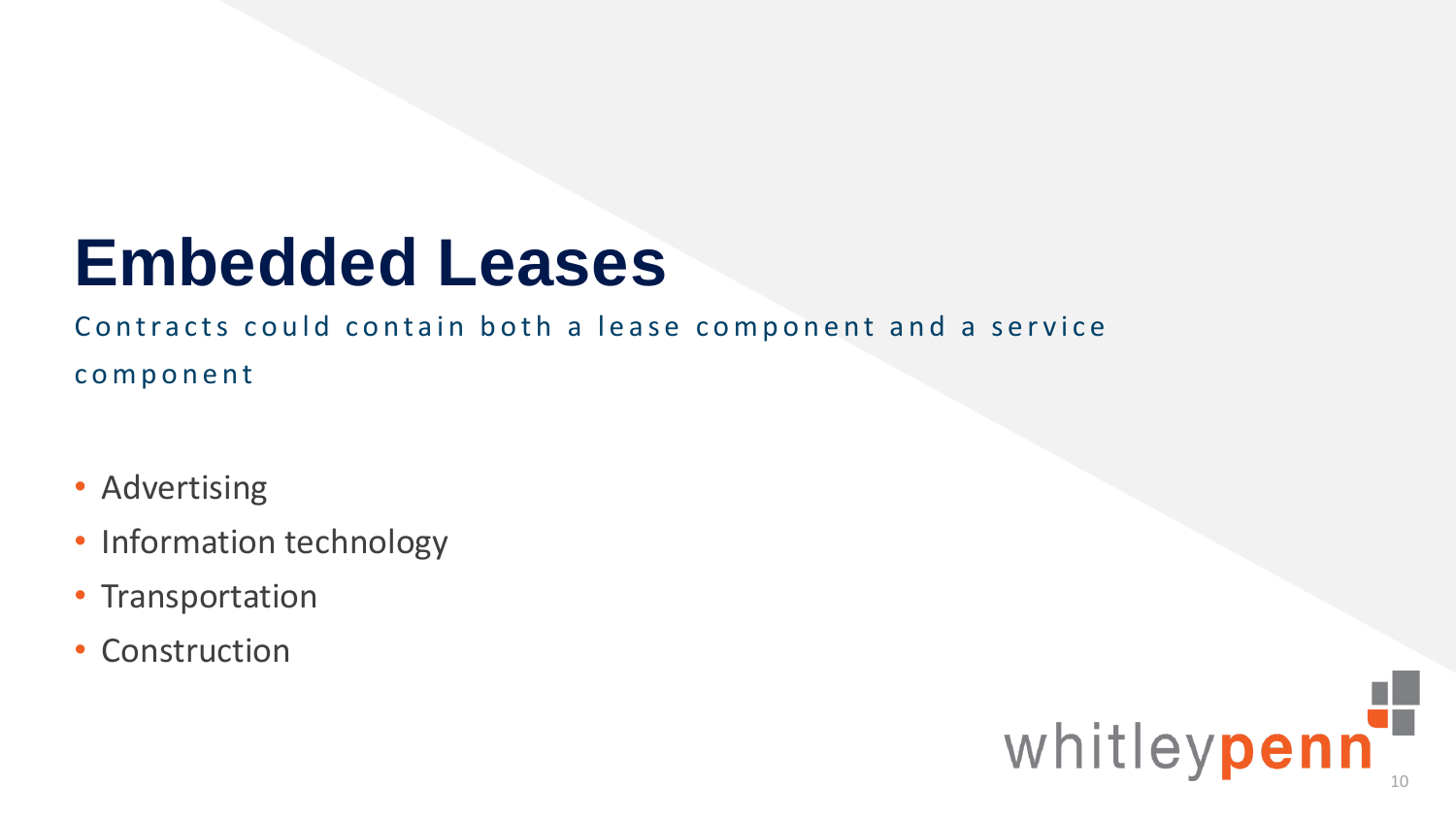# **Contracts that Transfer Ownership**

- A contract that:
	- Transfers ownership of the underlying asset to the lessee by the end of the contract
	- Does not contain termination options
	- May contain a fiscal funding or cancellation clause that is not reasonably certain of being exercised
- Should be reported as a financed purchase of the underlying asset by the lessee or sale of the asset by the lessor

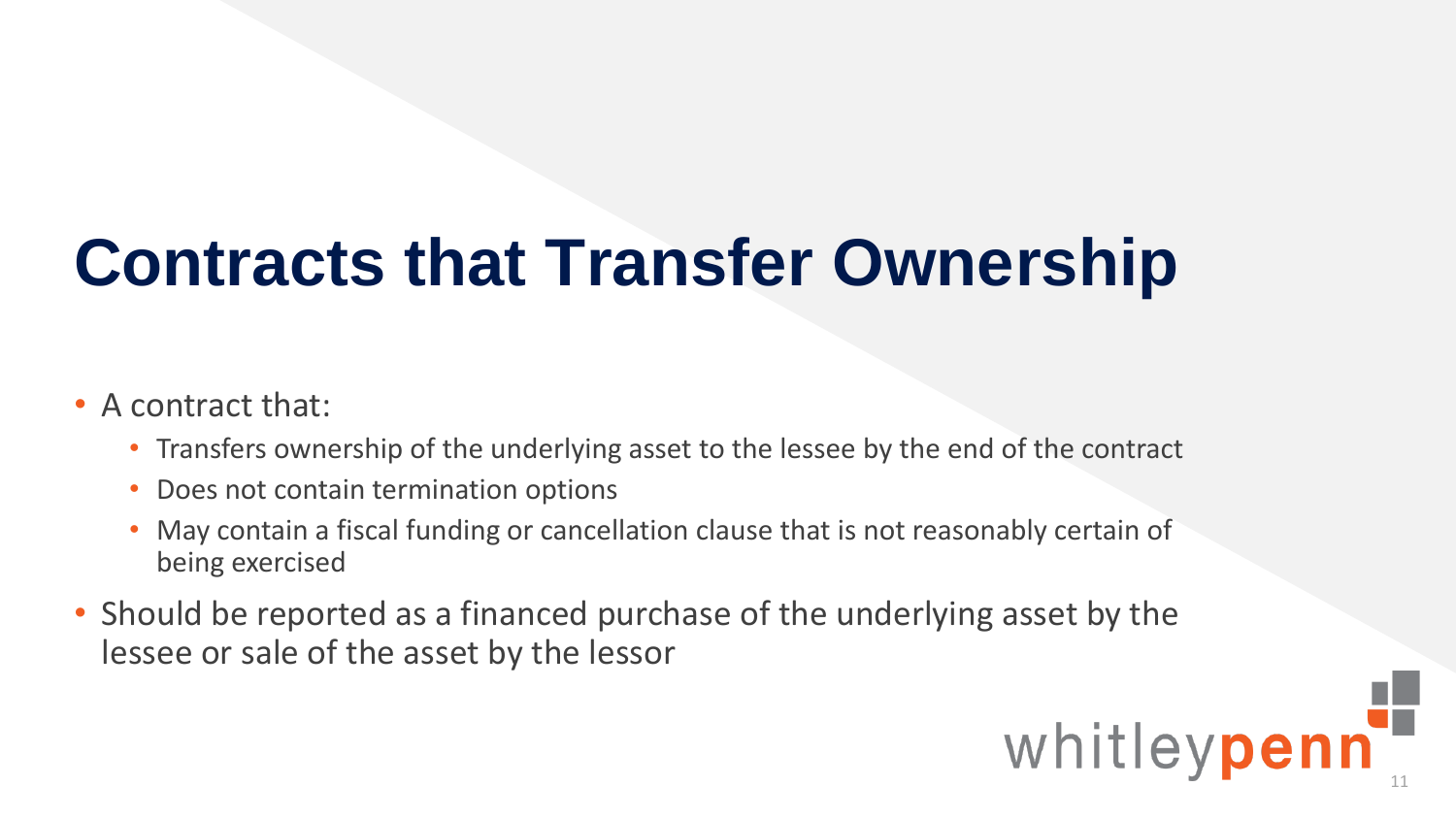

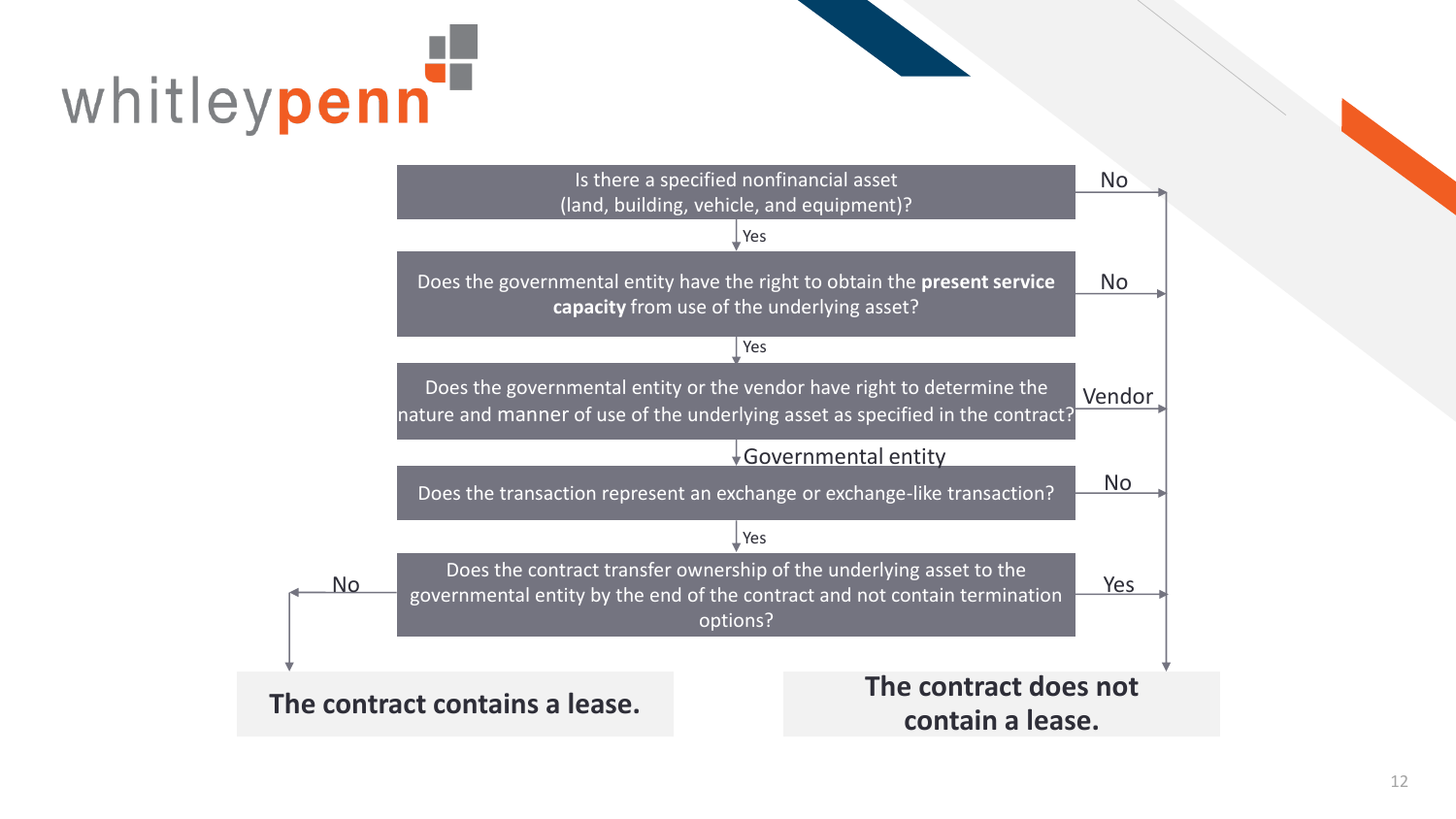## **Lease Term**

Is the period during which a lessee has a noncancelable right to use an underlying asset (referred to as the noncancelable period), plus the following periods:

- Periods covered by a lessee's option to extend the lease if it is reasonably certain, based on all relevant factors, that the lessee will exercise that option
- Periods covered by a lessee's option to terminate the lease if it is reasonably certain, based on all relevant factors, that the lessee will not exercise that option
- Periods covered by a lessor's option to extend the lease if it is reasonably certain, based on all relevant factors, that the lessor will exercise that option
- Periods covered by a lessor's option to terminate the lease if it is reasonably certain, based on all relevant factors, that the lessor will not exercise that option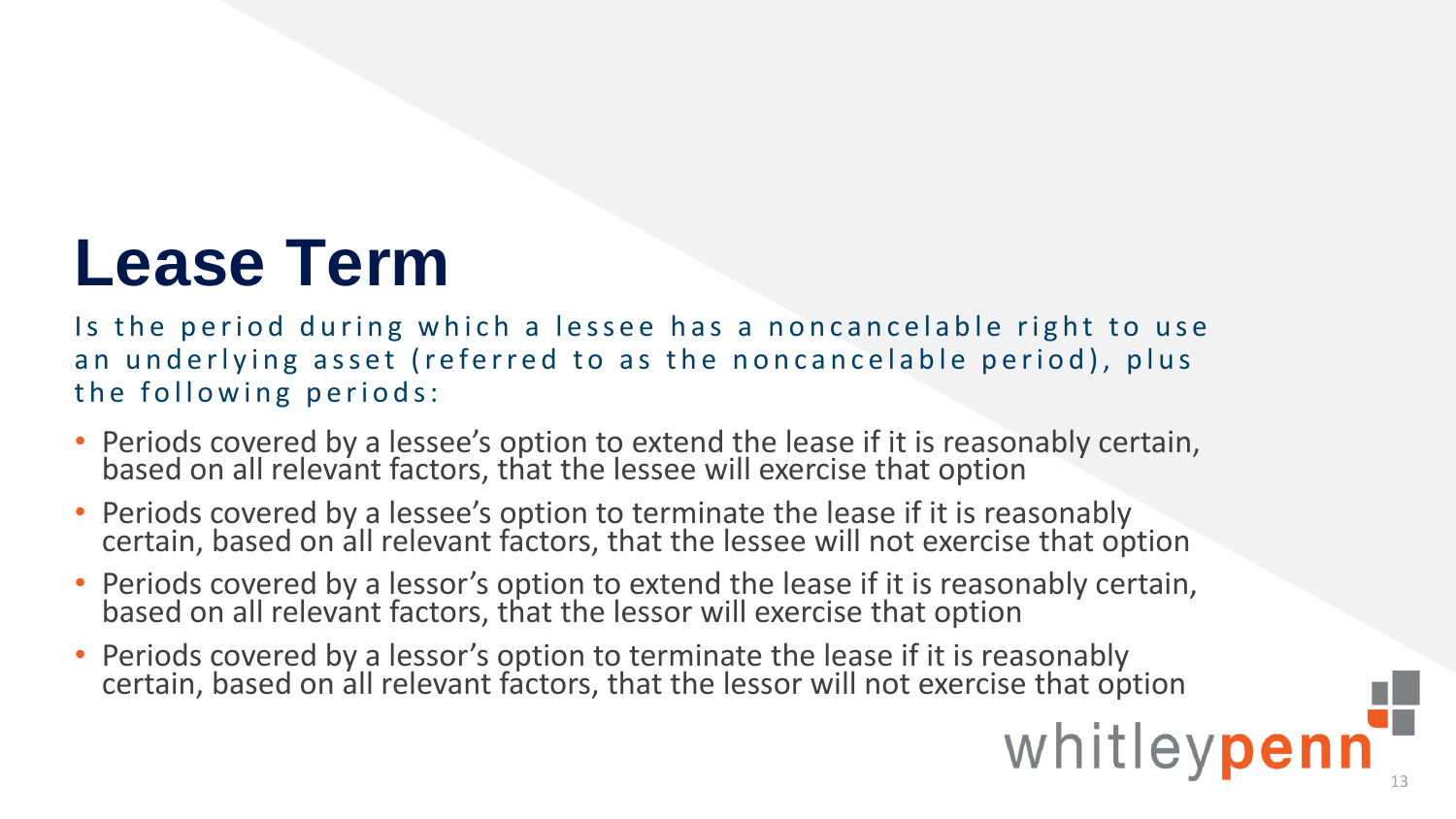## **Short-term Leases**

A lease with a **maximum** possible term under the lease contract of 12 months (or less), including any options to extend, regardless of their probability of being exercised.

• For a lease that is cancellable by either the lessee or the lessor, such as a rolling month-to-month lease, the maximum possible term is the noncancelable period, including any notice periods

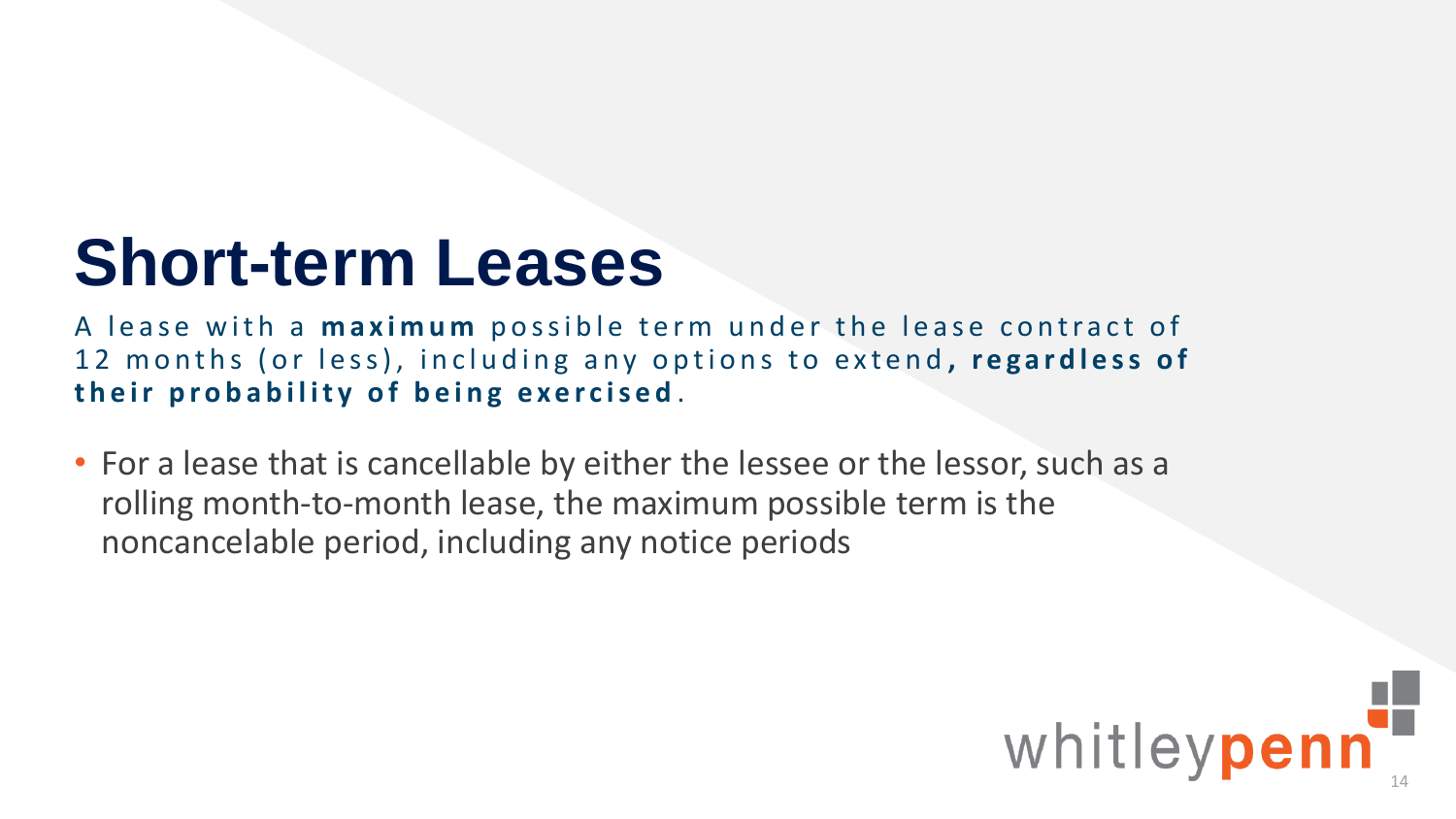|                                               | <b>Right-to-Use Lease Asset</b>                                                                                                                                                                                                                      | <b>Lease Liability</b>                                                                                                                                                                           |
|-----------------------------------------------|------------------------------------------------------------------------------------------------------------------------------------------------------------------------------------------------------------------------------------------------------|--------------------------------------------------------------------------------------------------------------------------------------------------------------------------------------------------|
| <b>Initial Recognition</b><br>and Measurement | Recognize an intangible RTU lease asset measured as<br>the sum of the lease liability, plus lease payments made<br>to the lessor at or before the commencement of the<br>lease term, less any lease incentives, plus certain initial<br>direct costs | Recognize a lease liability measured at the present value of<br>lease payments expected to be made during the lease term<br>using the applicable discount rate                                   |
| Subsequent<br>Measurement                     | Lease asset should be amortized in a systematic and<br>rational manner over the shorter of the lease term or the<br>useful life of the underlying asset, subject to impairment                                                                       | Lessee should calculate the amortization of the discount on<br>the lease liability. Payments made should be allocated first<br>to the accrued interest liability and then to the lease liability |
| Statement of<br><b>Activities</b>             | Amortization of lease asset should be reported as an<br>outflow of resources (e.g., amortization expense)                                                                                                                                            | Report amortization of lease liability as an outflow of<br>resources (e.g., interest expense)                                                                                                    |
| <b>Statement of Cash</b><br><b>Flows</b>      | N/A                                                                                                                                                                                                                                                  | Cash flows including interest to be included within capital<br>and related financing activities category as an outflow                                                                           |
|                                               |                                                                                                                                                                                                                                                      | Cash payments on short-term leases should be presented<br>as an outflow within operating activities                                                                                              |

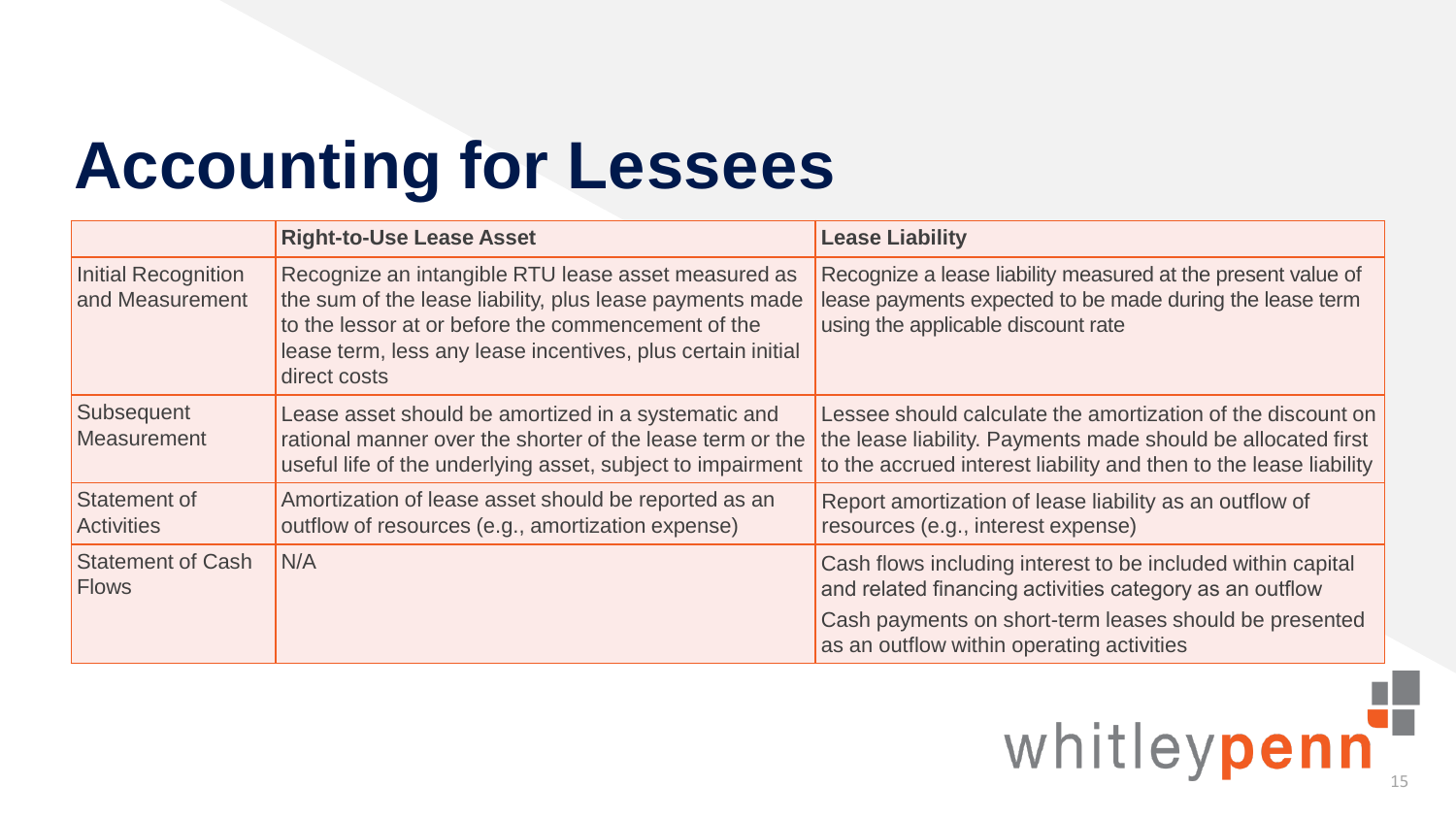|              |                        |              |                        |                  | <b>AMORTIZATION</b>              |                  |                           |                  |
|--------------|------------------------|--------------|------------------------|------------------|----------------------------------|------------------|---------------------------|------------------|
|              |                        |              | <b>Lease Liability</b> |                  |                                  |                  | <b>Right of Use Asset</b> |                  |
|              | <b>Beginning Lease</b> |              |                        |                  | <b>Reduction of Ending Lease</b> | <b>Beginning</b> |                           | <b>Ending</b>    |
| <b>Month</b> | Liability              | Payments     | Interest               | <b>Liability</b> | Liability                        | <b>ROU Asset</b> | Amortization              | <b>ROU Asset</b> |
|              | \$43,007.48            | 763.18<br>S. | \$92.53                | 670.65<br>s      | \$42,336.83                      | \$43,007.48      | \$716.79                  | \$42,290.69      |
| 2.           | \$42,336.83            | 763.18       | \$91.09                | \$672.09         | \$41,664.74                      | \$42,290.69      | \$716.79                  | \$41,573.90      |
| 3            | \$41,664.74            | 763.18       | \$89.64                | \$673.54         | \$40,991.21                      | \$41,573.90      | \$716.79                  | \$40,857.11      |
| 4            | \$40,991.21            | 763.18       | \$88.19                | \$674.99         | \$40,316.22                      | \$40,857.11      | \$716.79                  | \$40,140.32      |
| 5.           | \$40,316.22            | 763.18       | \$86.74                | \$676.44         | \$39,639.78                      | \$40,140.32      | \$716.79                  | \$39,423.53      |
| 6            | \$39,639.78            | 763.18       | \$85.29                | \$677.89         | \$38,961.89                      | \$39,423.53      | \$716.79                  | \$38,706.73      |
| 7            | \$38,961.89            | 763.18       | \$83.83                | \$679.35         | \$38,282.53                      | \$38,706.73      | \$716.79                  | \$37,989.94      |
| 8            | \$38,282.53            | 763.18       | \$82.37                | \$680.81         | \$37,601.72                      | \$37,989.94      | \$716.79                  | \$37,273.15      |
| 9            | \$37,601.72            | 763.18       | \$80.90                | \$682.28         | \$36,919.44                      | \$37,273.15      | \$716.79                  | \$36,556.36      |
| 10           | \$36,919.44            | 763.18       | \$79.43                | \$683.75         | \$36,235.69                      | \$36,556.36      | \$716.79                  | \$35,839.57      |
| 11           | \$36,235.69            | 763.18       | \$77.96                | \$685.22         | \$35,550.47                      | \$35,839.57      | \$716.79                  | \$35,122.78      |
| 12           | \$35,550.47            | 763.18       | \$76.49                | \$686.69         | \$34,863.78                      | \$35,122.78      |                           |                  |
| $\sim$       | .                      | ----         | --- --                 | .                |                                  | .                |                           | .                |

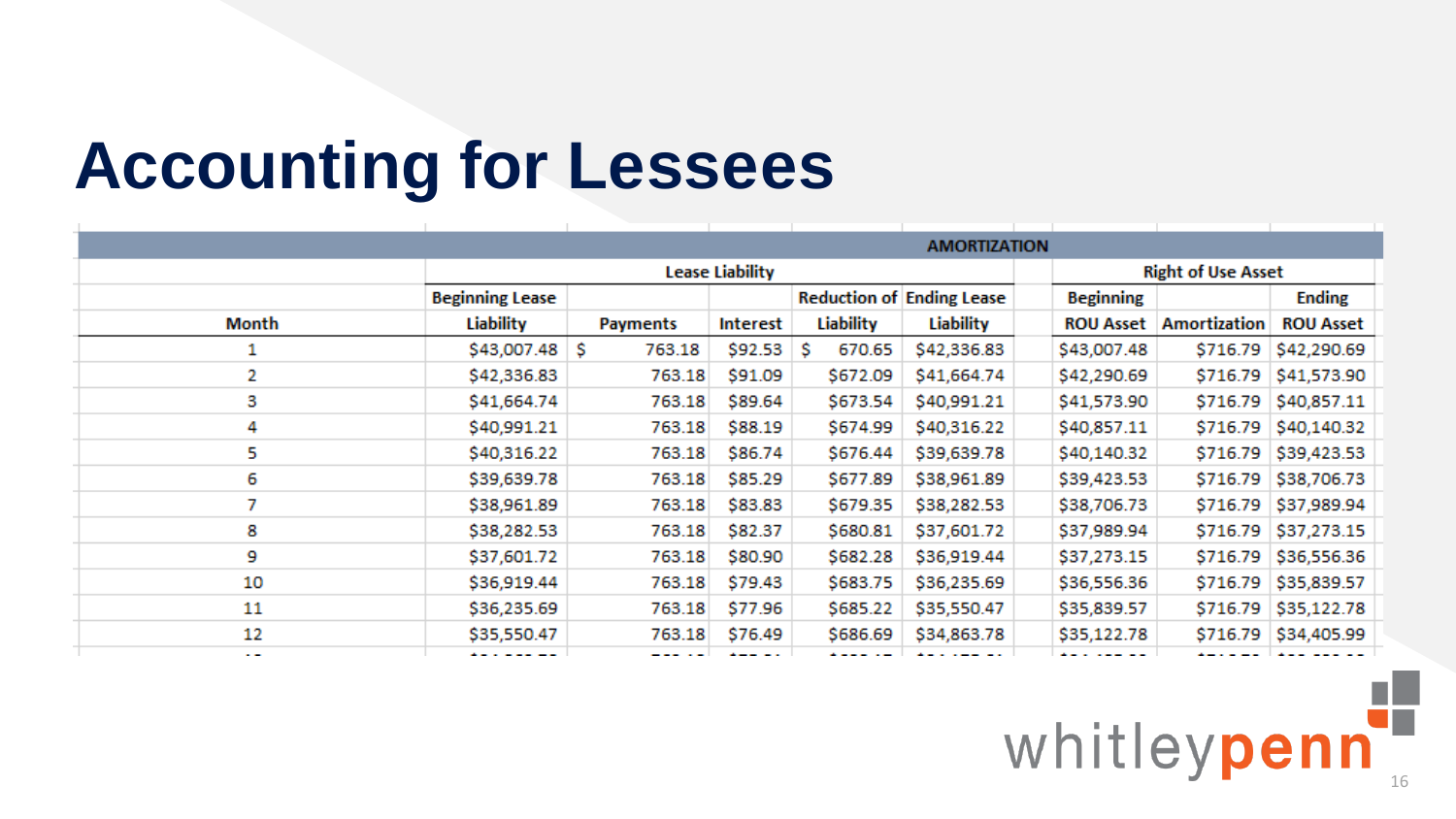

#### • Governmental Fund Financial Statements

- An expenditure and other financing source should be reported in the period the lease is initially recognized.
- Subsequent governmental fund lease payments should be accounted for consistent with principles for **debt service payments** on long-term debt.

• Note: Be aware of any budget amendments you may need to make before your fiscal year is over.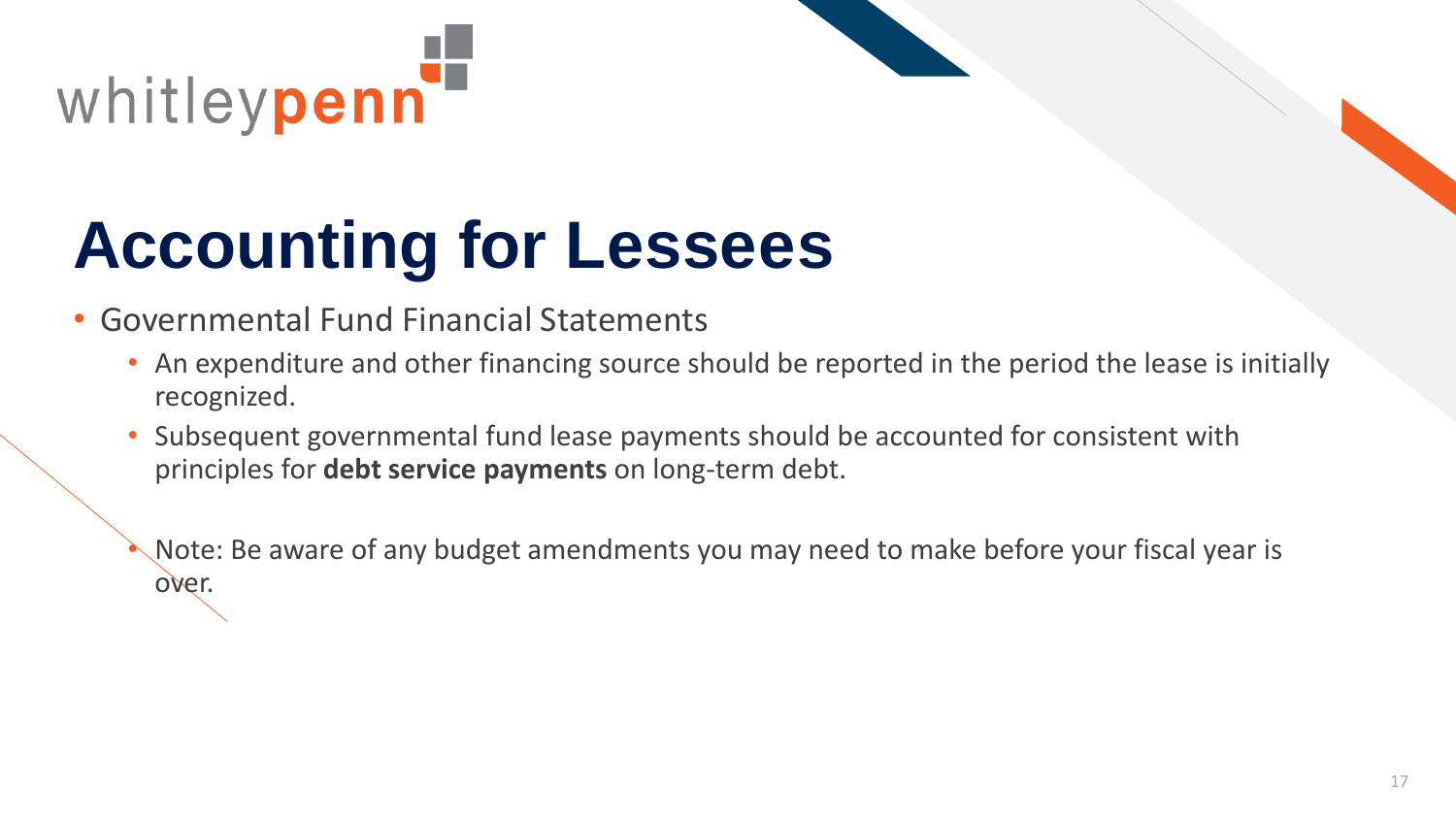

| <b>General Fund Journal Entries</b>                                                                   |                                                   |    |            |    |            |
|-------------------------------------------------------------------------------------------------------|---------------------------------------------------|----|------------|----|------------|
|                                                                                                       |                                                   |    | DR         |    | <b>CR</b>  |
| 199-51-6631                                                                                           | <b>Vehicles</b>                                   | \$ | 43,007     |    |            |
| 199-00-7913                                                                                           | <b>Other Financing Sources - Lease Proceeds</b>   |    |            |    | 43,007     |
|                                                                                                       |                                                   | \$ | 43,007     | S. | 43,007     |
|                                                                                                       |                                                   |    |            |    |            |
|                                                                                                       | To record lease in the General Fund at inception. |    |            |    |            |
|                                                                                                       |                                                   |    |            |    |            |
| 199-71-6512                                                                                           | Principal on Lease Payments                       | \$ | 8,143.70   |    |            |
| 199-71-6522                                                                                           | Interest on Lease                                 |    | \$1,014.46 |    |            |
| 199-00-1110                                                                                           | Cash.                                             |    |            |    | \$9,158.16 |
|                                                                                                       |                                                   | Ŝ  | 9,158.16   | S. | 9,158.16   |
|                                                                                                       |                                                   |    |            |    |            |
| To record principal and interest payments in the general fund from July 1, 2021 through June 20, 2022 |                                                   |    |            |    |            |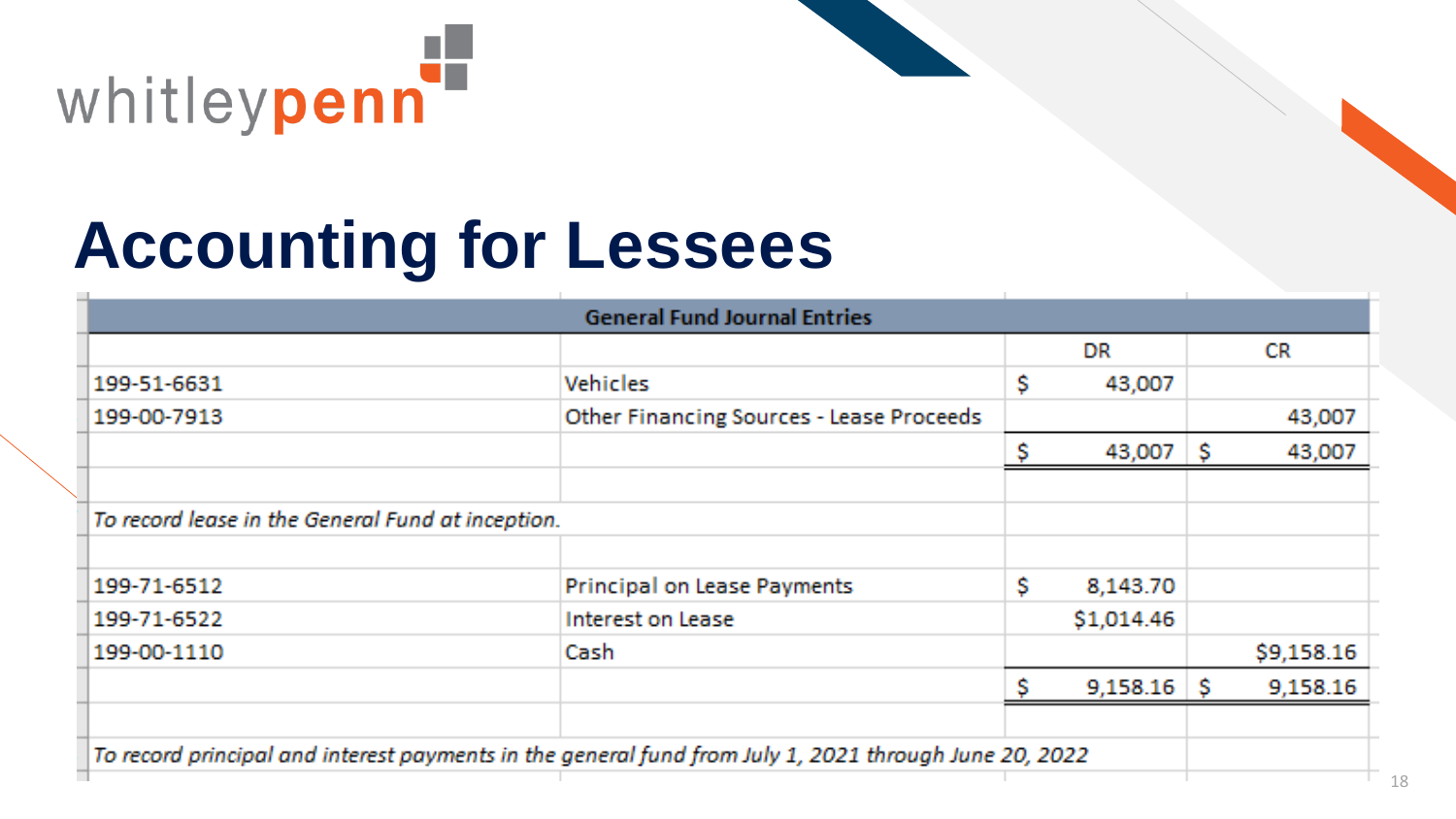|                                               | <b>Lease Receivable</b>                                                                                                                                                                                                        | <b>Deferred Inflow of Resources</b>                                                                                                                                                                                                    |
|-----------------------------------------------|--------------------------------------------------------------------------------------------------------------------------------------------------------------------------------------------------------------------------------|----------------------------------------------------------------------------------------------------------------------------------------------------------------------------------------------------------------------------------------|
| Initial Recognition and<br><b>Measurement</b> | Recognize and measure the lease receivable at the present value<br>of lease payments expected to be received during the lease term<br>using the applicable discount rate, less any provision for<br>uncollectible amounts      | Recognize and measure the deferred inflow of resources at the<br>amount of the lease receivable, plus lease payments received from<br>the lessee at or before commencement that relate to future periods,<br>less any lease incentives |
| Subsequent<br>Measurement                     | Calculate the amortization of the discount on the lease<br>receivable. Any payments received should be allocated first to the<br>accrued interest receivable and then to the lease receivable.                                 | Subsequently recognize decreases in the deferred inflow of<br>resources in a systematic and rational manner over the lease term<br>(e.g., straight-line)                                                                               |
| <b>Statement of Activities</b>                | Amortization of discount on lease receivable to be reported as an<br>inflow of resources (e.g., interest revenue)<br>Report any initial direct costs as outflows of resources (for<br>example, expense) in the period incurred | Recognize the deferred inflow of resources as inflows of resources<br>(e.g., revenue) in a systematic and rational manner over the term of<br>the lease                                                                                |
| <b>Statement of Cash</b><br><b>Flows</b>      | Classify the inflows consistent with how the underlying asset is<br>classified on the statement of net position, that is, as an investing<br>or capital and related financing activity                                         | N/A                                                                                                                                                                                                                                    |
|                                               | Receipts on short-term leases normally should be presented as<br>operating activities unless factors indicate classification as an<br>investing activities inflow                                                              |                                                                                                                                                                                                                                        |

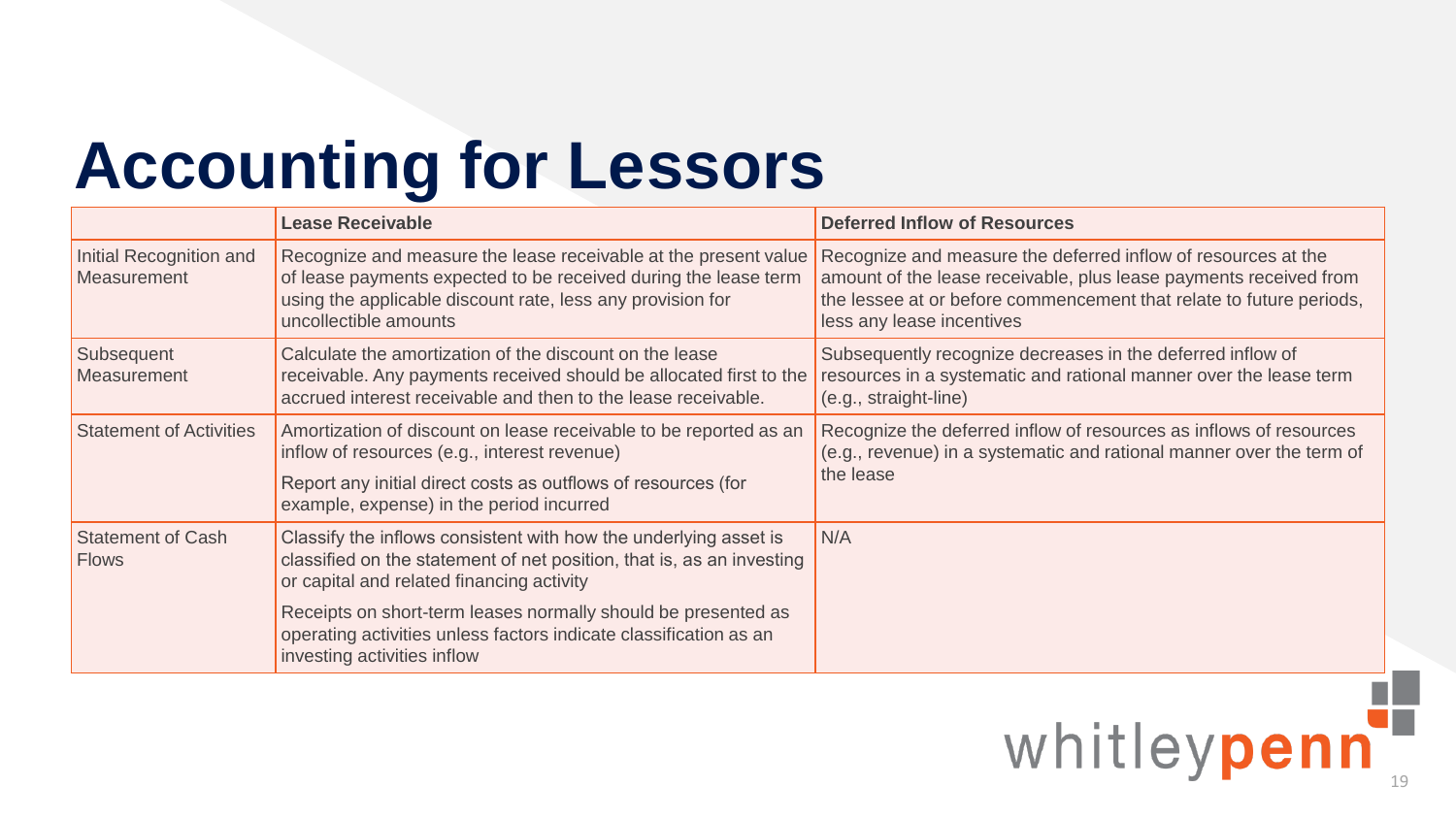# **Lease Recognition Threshold**

- Must be adopted by each governmental entity
- GASB likens this to your threshold for capitalizing assets
- Materiality individually and in the aggregate should be considered
	- Right-to-use Asset
	- Lease Liability
- Consider the effect of threshold on note disclosures

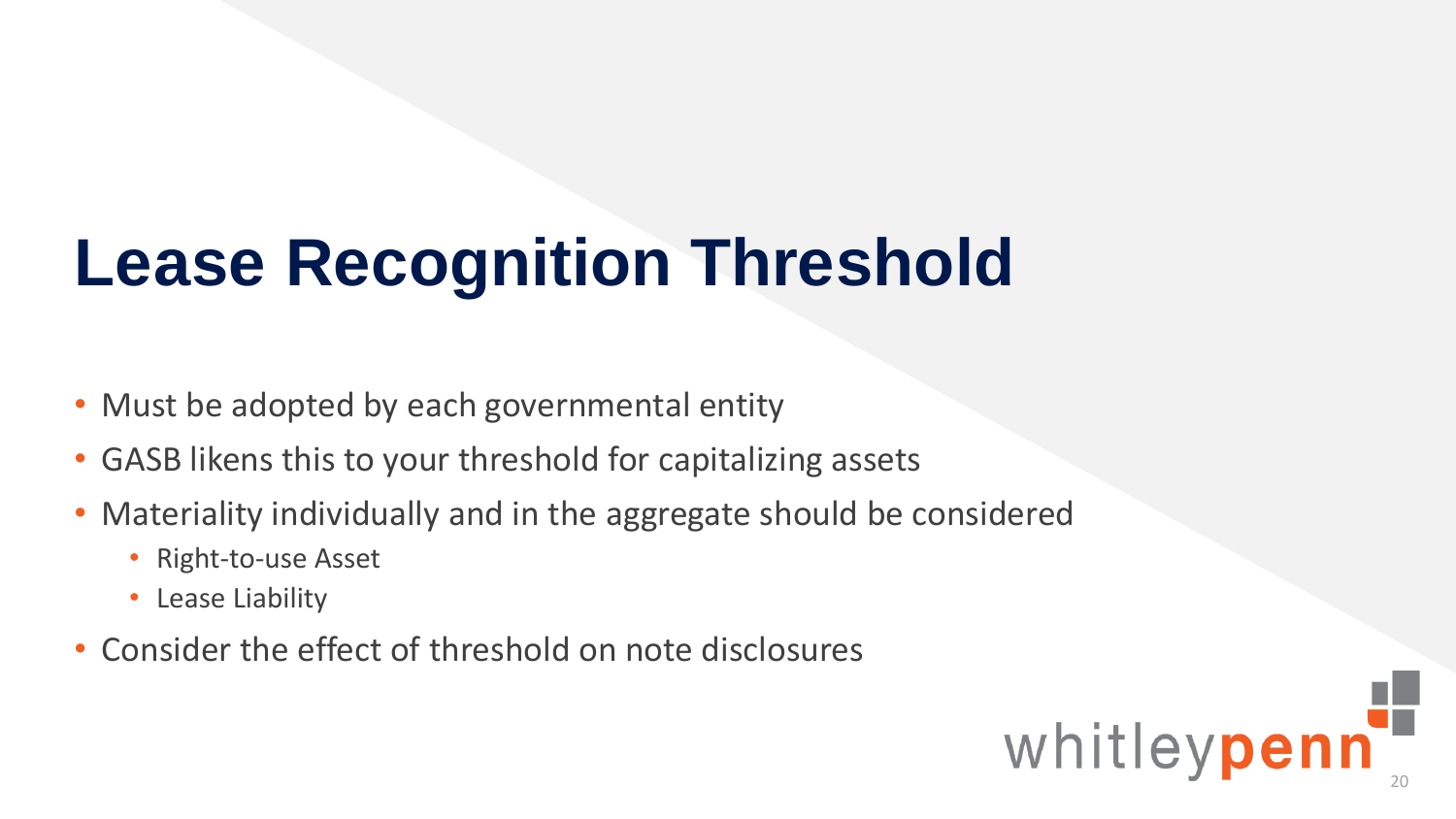#### **Interest Rate**

Explicit Rate, Implicit Rate, and Incremental Borrowing Rate

- The GASB concluded that the interest rate the lessor charges the lessee, which may be the interest rate implicit in the lease, is preferable because it is the rate at which the transaction is made.
- The GASB also concluded that if the interest rate implicit in the lease is not readily determinable, the lessee's estimated incremental borrowing rate is an acceptable alternative.
- Incremental borrowing rate = an estimate of the interest rate that would be charged for borrowing the lease payment amounts during the lease term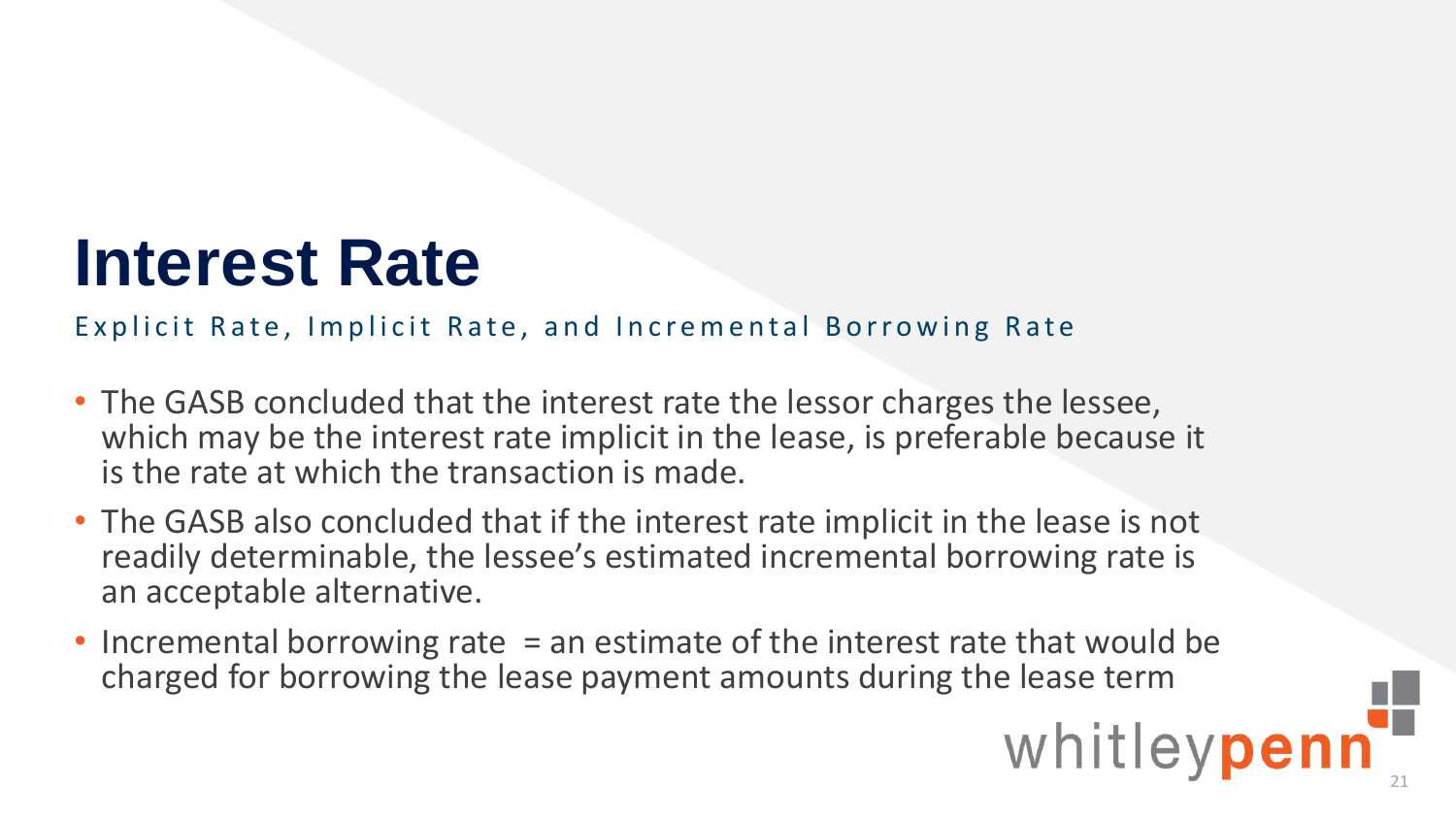# **Comparative Financial Statements**

Community Colleges

- Leases should be recognized and measured using the facts and circumstances that existed at the beginning of the period of implementation
- Implementation has to be as of the earliest period presented in the financial statements
- Does not refer to the comparative schedules in the MD&A
- Community Colleges in Texas will need to implement as of 9/1/2020
	- Financial statements presented are as of 8/31/2022 and 8/31/2021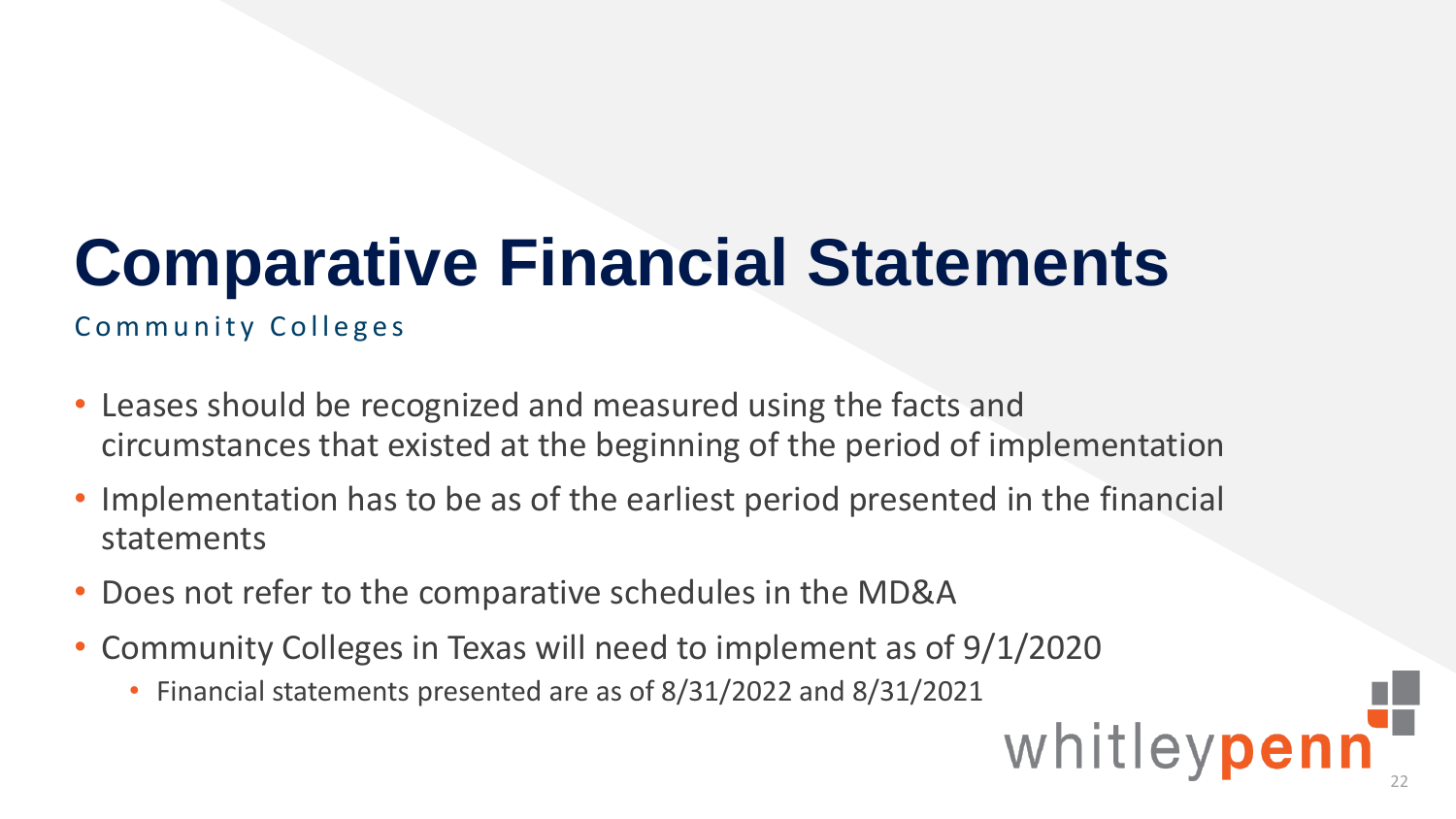

# **What is Excluded?**

- Biological assets
- Conduit debt financings
- Inventory
- Intangible assets (ex. Licensing contracts for computer software)
- Service concession arrangements (Statement No. 60)
- Short-Term Leases
- Supply contracts (ex. power purchase contracts)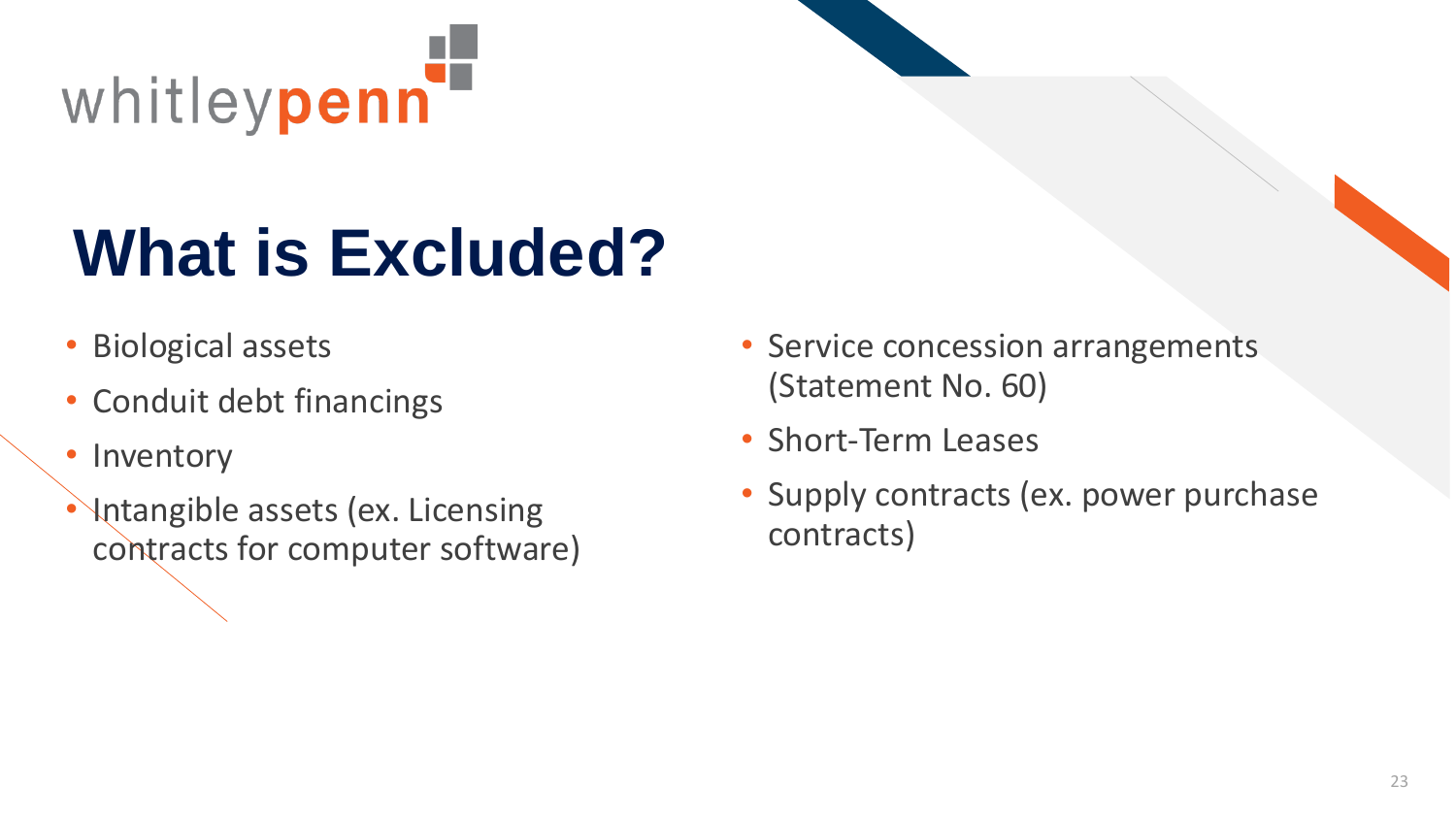

# **Audit Requests (i.e. PBC List)**

- Inventory of all leases that includes start date, end date, present value of future lease payments, payment schedule, interest rate
- Lease agreements and contracts
- Support for interest rate used (explicit, implicit, or incremental borrowing rate)
- Lease accounting policy and procedures, including your lease recognition threshold
- Journal entries to establish right-touse assets and lease liabilities
- Lessors: Schedules for lease receivables and deferred inflow of resources
- Lessees: Amortization schedules for right-to-use assets and lease liabilities
- Lessees: Leased asset roll forward schedule, including current year amortization and accumulated amortization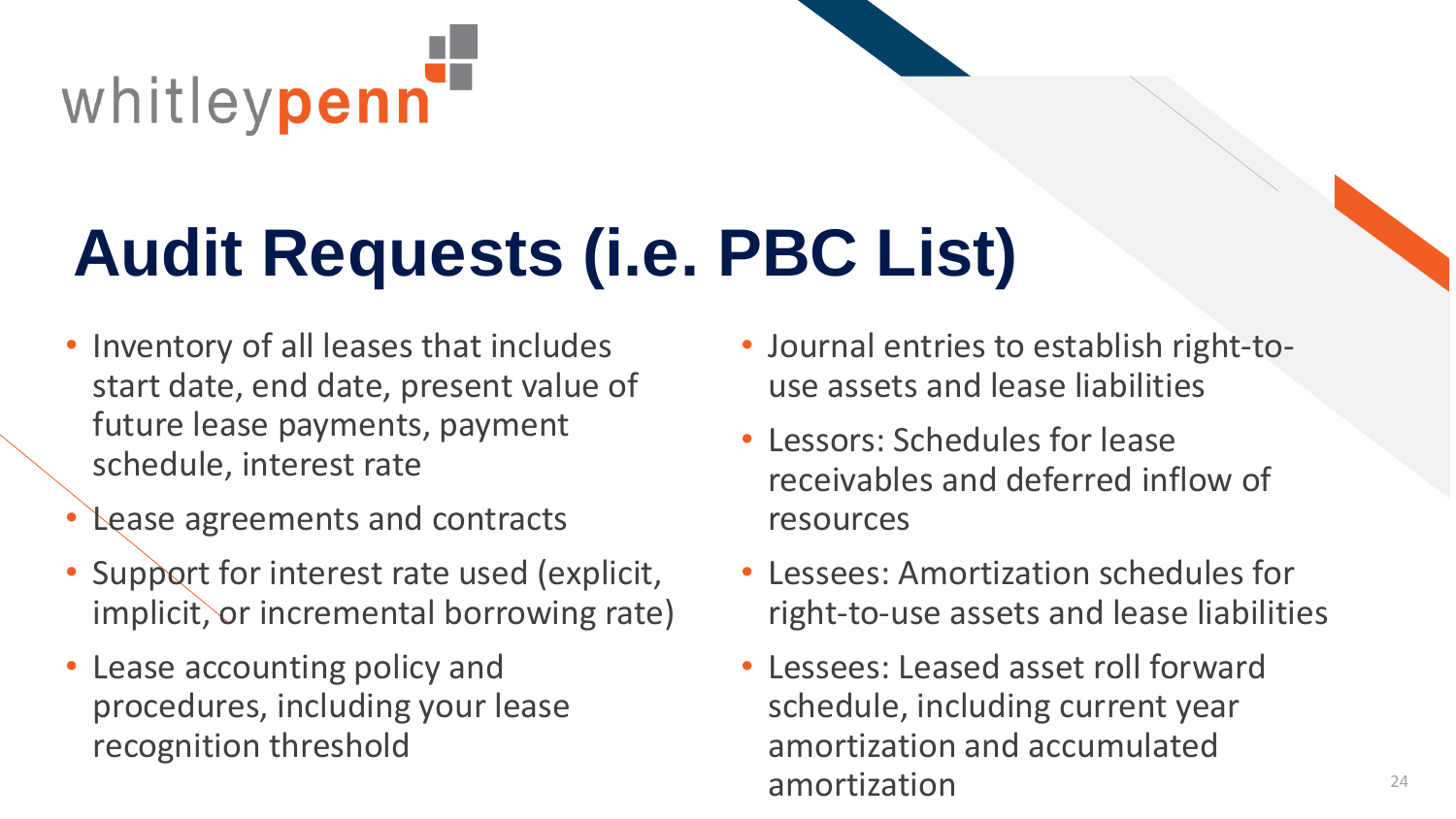#### **Statement No. 96,** *Subscription-Based Information Technology Arrangements*

- Issued in May 2020
- Defines a SBITA, establishes that a SBITA would result in a right-to-use asset and a corresponding liability, provides capitalization criteria, and requires new note disclosures
- Effective for fiscal years beginning after June 15, 2022

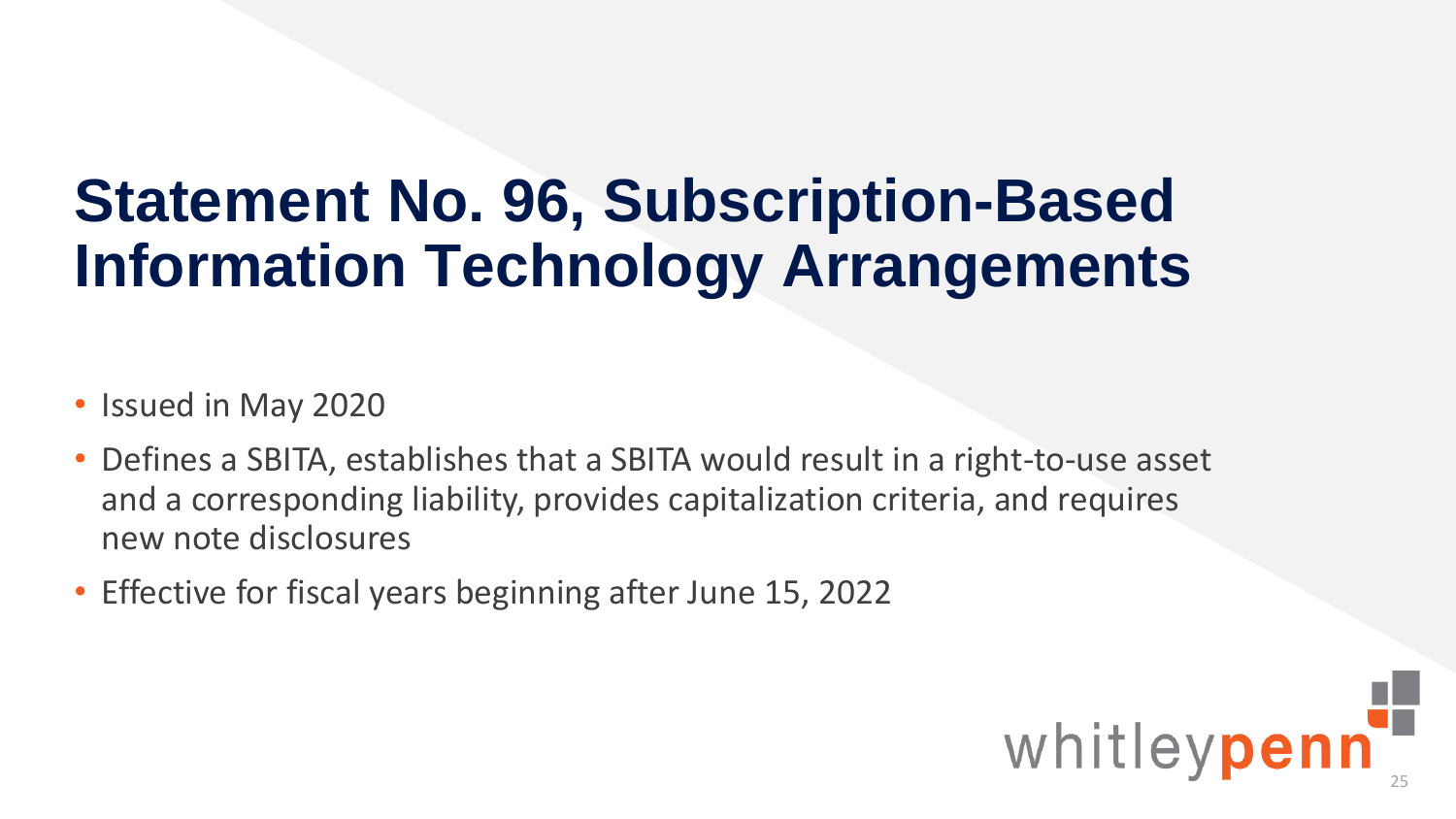#### **Definition of a SBITA Under Statement No. 96**

- A contract that conveys control of the right to use another party's (a SBITA vendor's) information technology (IT) software, alone or in combination with tangible capital assets (the underlying IT assets), as specified in the contract for a period of time in an exchange or exchange-like transaction
- Examples include
	- Software as a Service (SaaS)
	- Platform as a Service (Paas)
	- Infrastructure as a Service (IaaS)

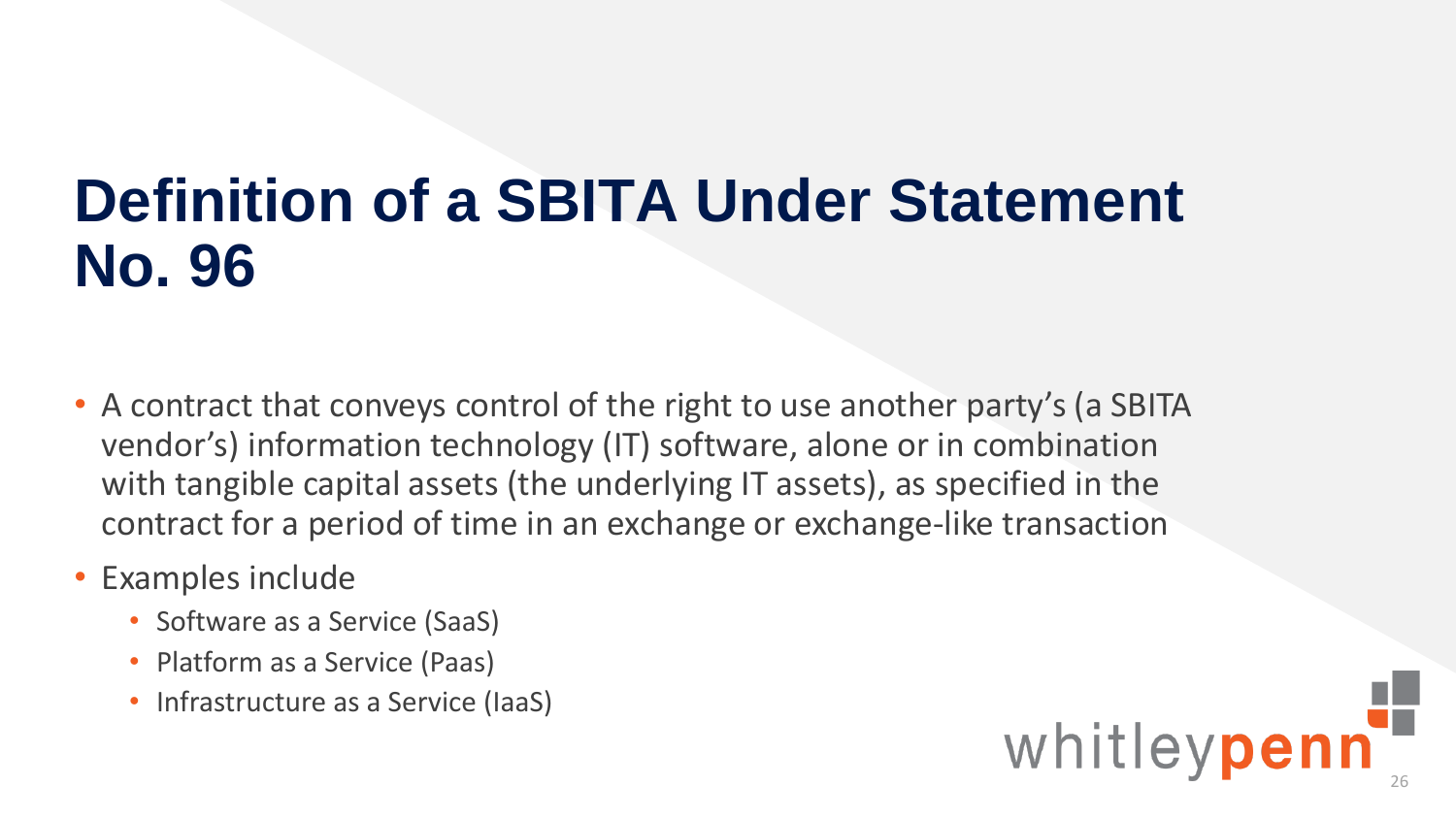# **GASB 96 is similar to GASB 87**

- The standards for SBITAs are based on the standards established in Statement No. 87, *Leases*
	- Conveys control, right to use
	- Exchange or exchange-like transaction
	- Right-to-use subscription asset, subscription liability
	- Subscription term
	- Short-term exception

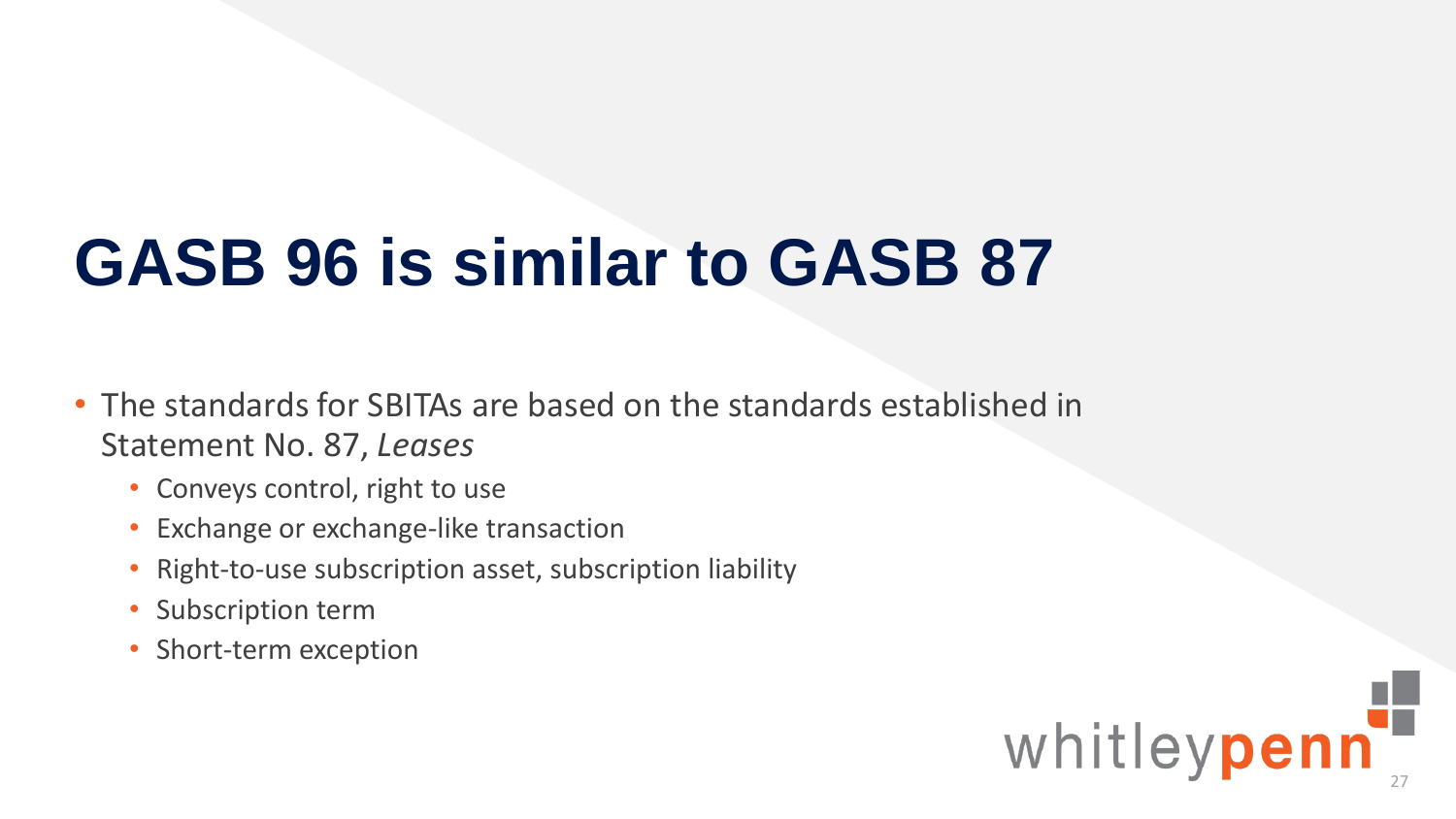#### **Statement No. 97,** *Certain Component Unit Criteria, and Accounting and Financial Reporting for Internal Revenue Code Section 457 Deferred Compensation Plans*

- Issued in June 2020
- Clarifies which entities should be included in a set of financial statements
	- A financial reporting entity is a stand-alone government and all entities for which it is financially accountable, known as component units
	- Entities with no governing bodies is the same as if the stand-alone government appointed a voting majority of the hypothetical governing body
	- Exception was provided for defined contribution pension plans, defined contribution OPEB plans, and certain Section 457 plans
	- No financial burden for DC pension plans and DC OPEB plans administered through a trust<br>
	Whitlevoen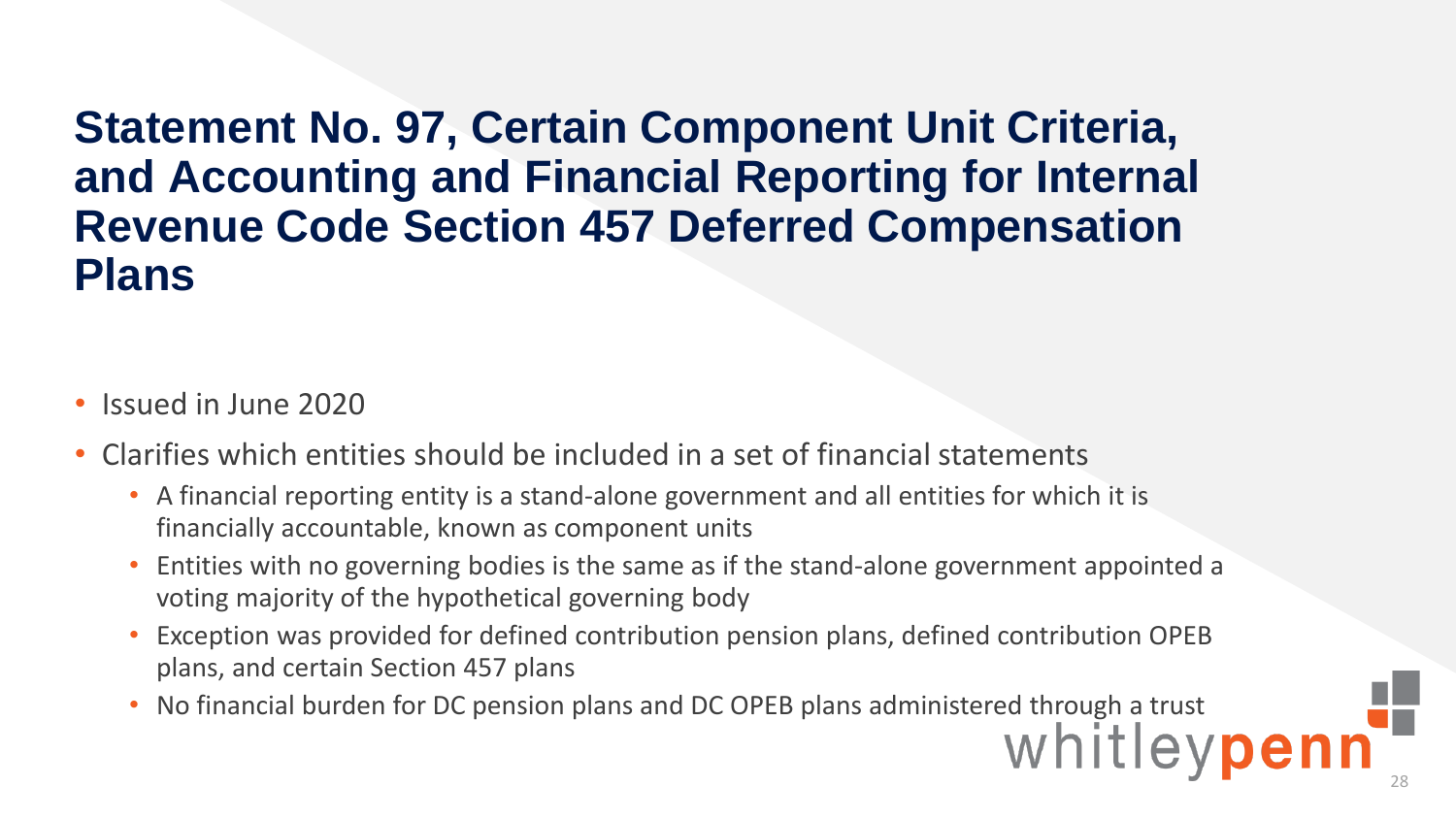#### **Statement No. 97,** *Certain Component Unit Criteria, and Accounting and Financial Reporting for Internal Revenue Code Section 457 Deferred Compensation Plans*

- Section 457 plans that meet the definition of a pension plan must apply the appropriate pension standards (GASB 67/68)
	- Included in the financial statements of another government or
	- Issue stand-alone financial statements
- In most cases, 457 plans will be determined to be defined contribution pension plans. Defined contribution pension plans:
	- Provide individual accounts for each plan member
	- Define required employer contributions, and
	- Provide pension distributions to plan members which depend only on the contributions to and investment earnings of the plan member's account

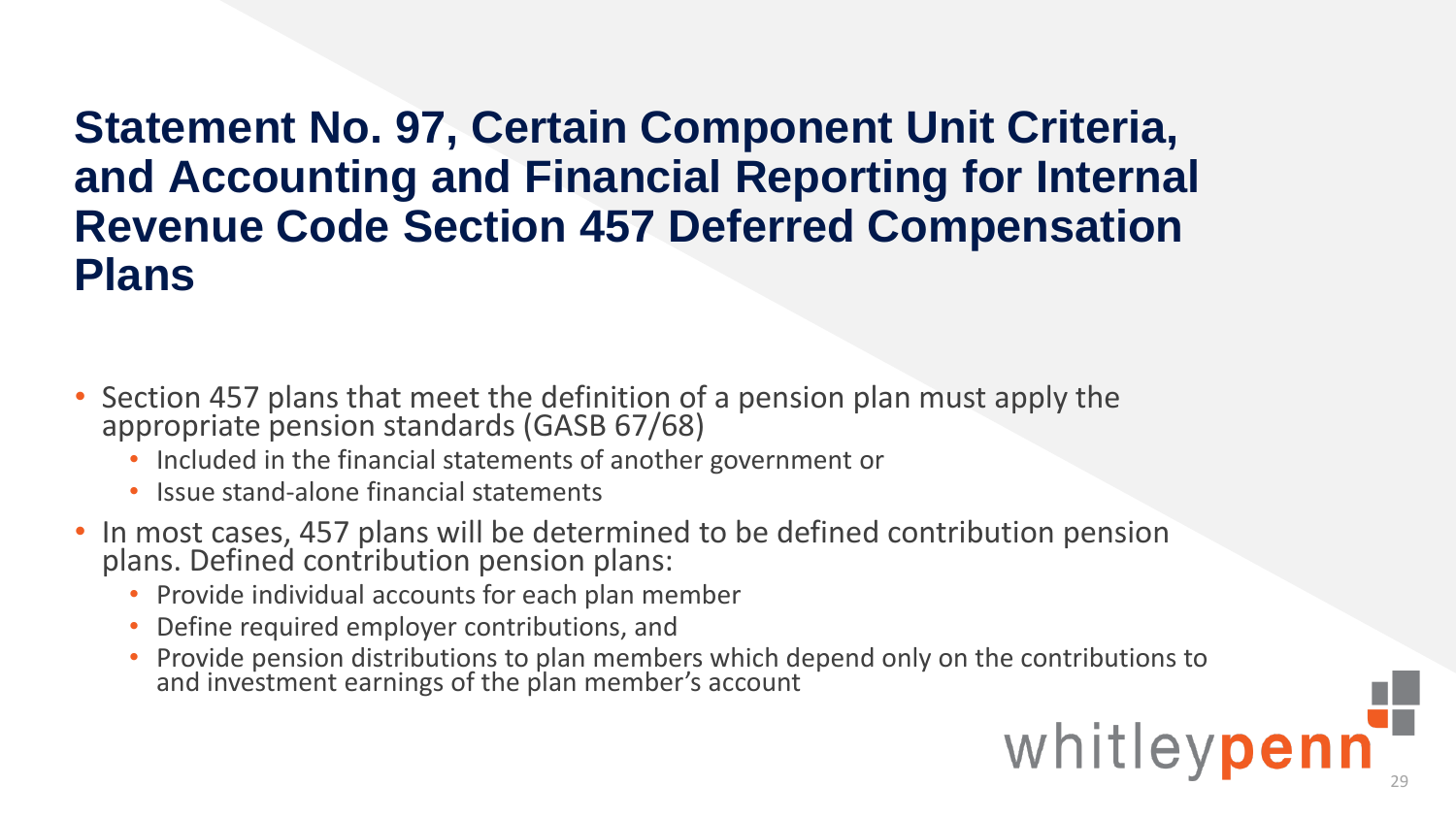#### **GASB Implementation Guide No. 2021-1, Implementation Guidance Update – 2021**

Capitalization Policy

- Should a government's capitalization policy be applied only to individual assets or can it be applied to a group of assets acquired together?
- Consider a government that has established a capitalization threshold of \$5,000 for equipment. If the government purchases 100 computers costing \$1,500 each, should the computers be capitalized?

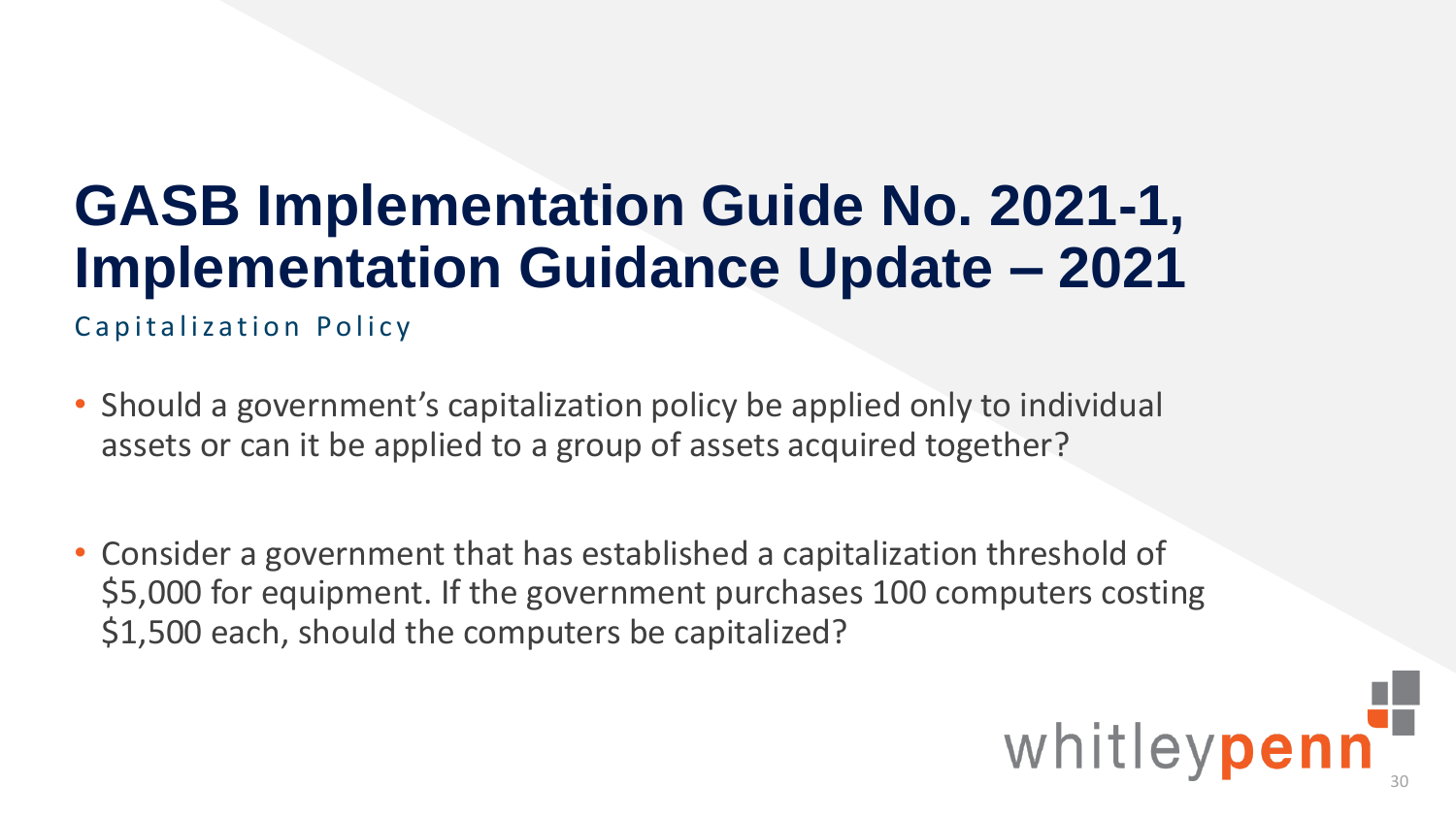#### **GFOA Certificate of Achievement for Excellence in Financial Reporting**

Net Investment in Capital Assets

- Beginning March 1, 2022, applications submitted will require an additional uploaded document (PDF or Excel) containing the calculations of net investment in capital assets reported on government-wide statements of net position for both governmental and business-type activities, as applicable.
- There is no required format for this calculation but, if desired, applicants may access GFOA's template to use as a guide.